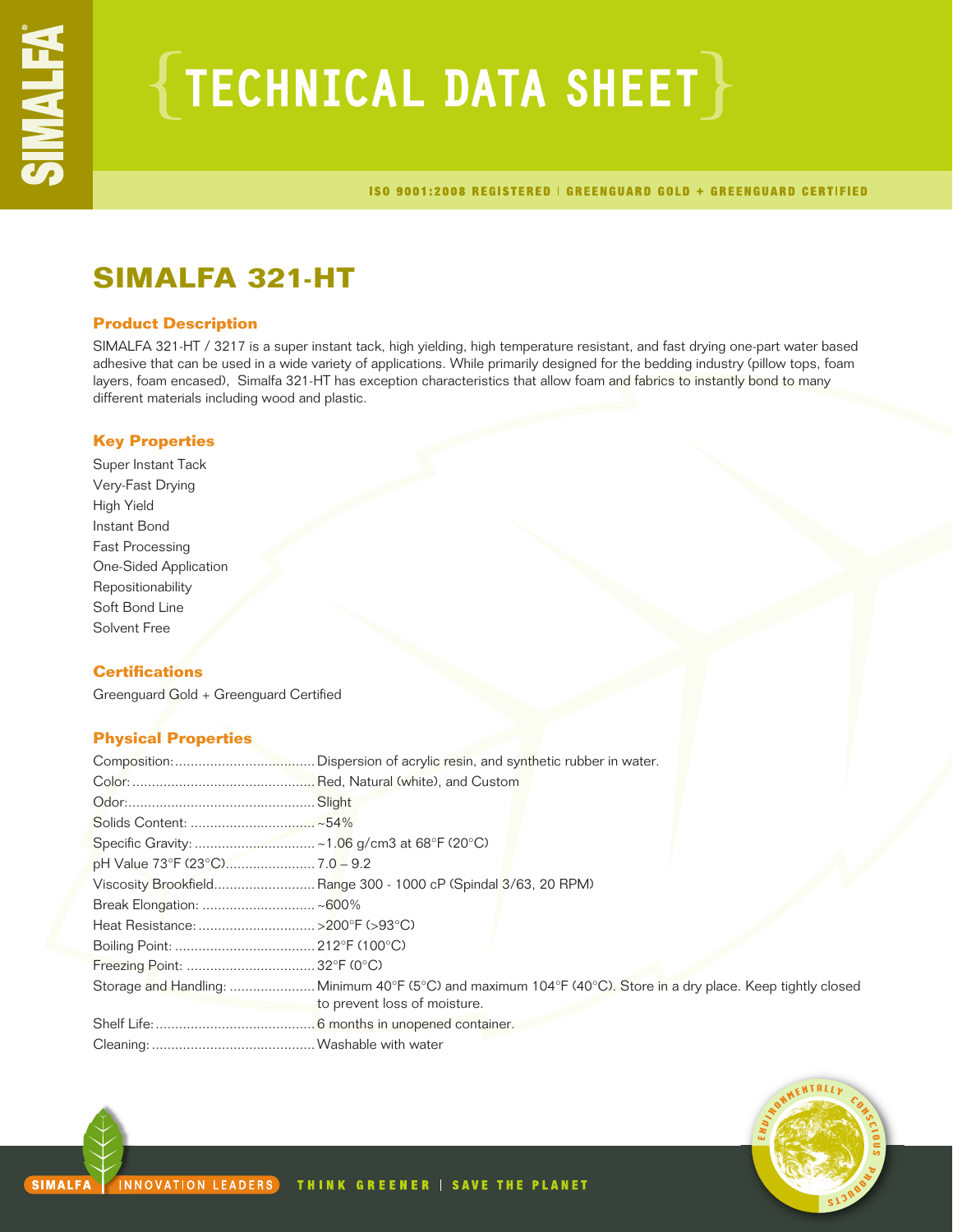## **Available Container Sizes**

Simalfa is available in 5, 110, and 250 gallon containers (20, 440, and 1000 kg containers). For additional container size information, visit the web at: www.simalfa.com/Techinfo/Container.htm

## **Surface Preparation**

Surfaces must be clean, dry and dust free. Any petroleum based product such as oil or grease can prevent suitable bonding.

## **Application**

Never agitate or mix before using. Simalfa can be applied to both surfaces with a spray gun. However, in many instances, single sided application is the preferred method. Hold the spray gun between 6"- 12" (15cm - 25cm) from the surface and be sure to overlap the pattern slightly with each pass to ensure uniform coverage.

## **Coverage**

Coverage will vary depending on the porosity of substrates and strength of adhesive bond desired. Typical users will cover up to 1000 square feet per gallon. In all cases, user evaluation will be required to determine the optimum coverage levels for their application.

## **Assembly and Bonding Time**

Simalfa bonds immediately after spraying. Users can reposition the substrates, to maximize the quality of their product, without re-spraying. Pressure may be applied via manual or mechanical methods to enhance the initial bond. In addition, the user can place the substrates together immediately or up to 15 minutes after spraying if required by their production process. After 15 minutes the adhesive may dry and the final adhesion can suffer, or a pseudo-adhesion could take place.

The final bond is achieved once the residual water has evaporated. Although water evaporation happens quickly, it is recommended users wait 24 hours before performing any final bond testing.

## **Application Method and Equipment**

SIMALFA is best dispensed via our patented Free Flowing gravity delivery system and applied with our high volume low-pressure (HVLP) spray guns. Other spray gun manufacturers may also have suitable application equipment. To find out if your spray gun works with Simalfa, just contact us, we can help.

We can supply all the necessary design, engineering and equipment to properly install and use SIMALFA.

| Method of Dispensing:  Free Flowing System (Patent#: 5868319) or pressure container.<br>Pumping is not recommended |
|--------------------------------------------------------------------------------------------------------------------|
| colored metals such as aluminum, steel, brass, etc.                                                                |
| DO NOT SUBMERGE SPRAY GUN IN WATER                                                                                 |

## **Cleanup**

In some cases wet adhesive may be removed with water. Dry adhesive cannot be removed from porous substrates such as foams or fabrics. It is recommended that users prevent adhesive from getting on surfaces where it's not wanted.

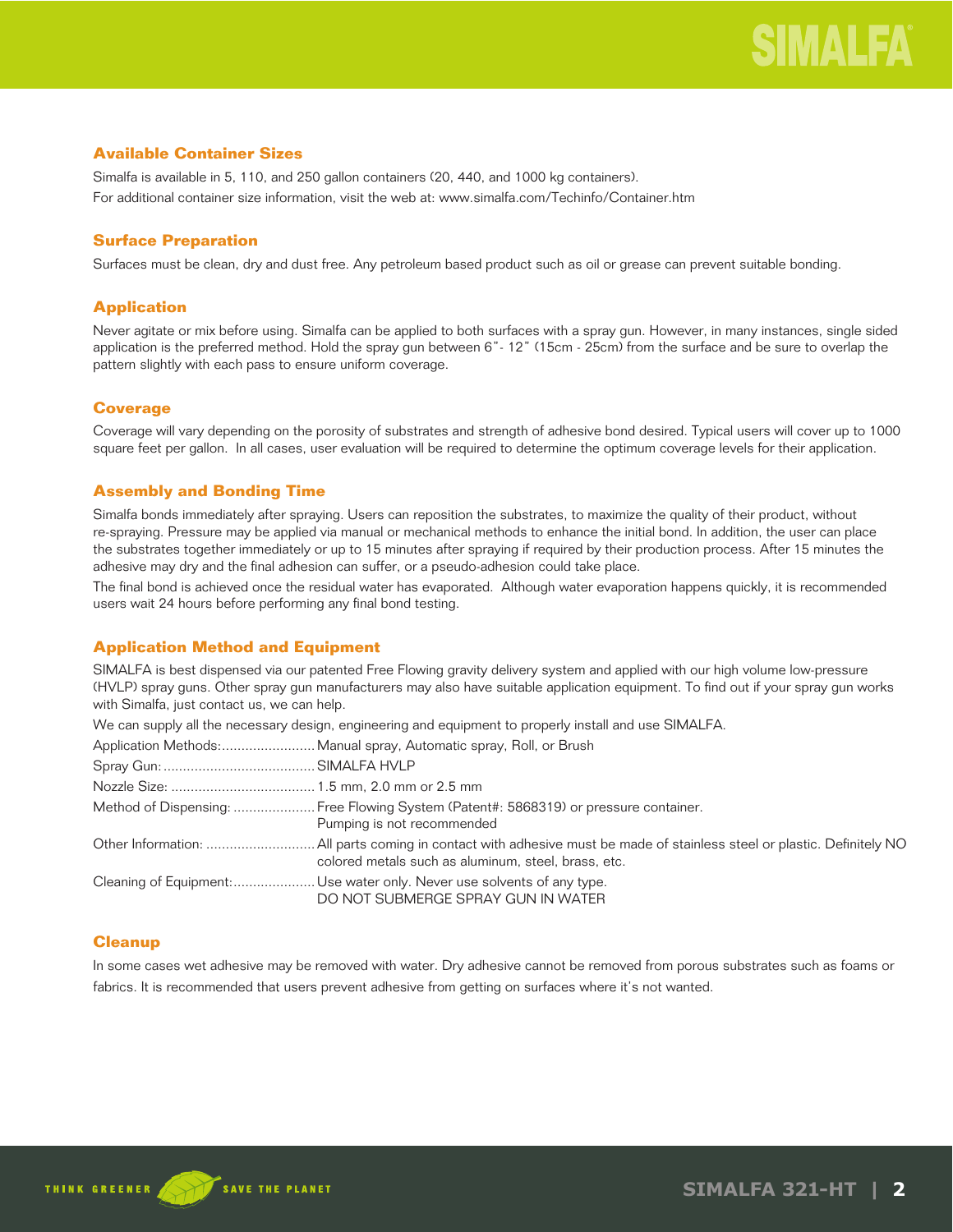## **Precautionary Information**

Please refer to the Safety Data Sheet and Product Label for Health and Safety Information before using Simalfa.

## **For Additional Information**

To request further information visit our website at WWW.SIMALFA.COM, contact us via telephone at (973)423-9266, or mail us at SIMALFA, 15 Lincoln Street, Hawthorne NJ 07506 USA.

To arrange an on-site demonstration please contact us at (973)423-9266 immediately.

## **Important Notice**

This information is accurate to the best of Alfa Adhesives, Inc.'s knowledge, or obtained from sources believed by Alfa Adhesives, Inc. to be accurate. Because many factors may affect processing or application/use, we recommend that you make tests to determine the suitability of this product for your particular purpose prior to use. No warranties of any kind, either expressed or implied, including warranties of merchantability or fitness for a particular purpose, are made regarding products described or designs, data or information set forth, or that the products, designs, data or information may be used without infringing the intellectual property rights of others. In no case shall the descriptions, information, data or designs provided be considered a part of our terms and conditions of sale. Further, you expressly understand and agree that the descriptions, designs, data, and information furnished by Alfa Adhesives, Inc. hereunder are given gratis and Alfa Adhesives, Inc. assumes no obligation or liability for the description, designs, data and information given or results obtained, all such being given and accepted at your risk.

## **TDS Prepared by:**

Alfa Adhesives, Inc. 15 Lincoln Street Hawthorne, NJ 07506 USA Tel: 973.423.9266 Fax: 973.423.9264

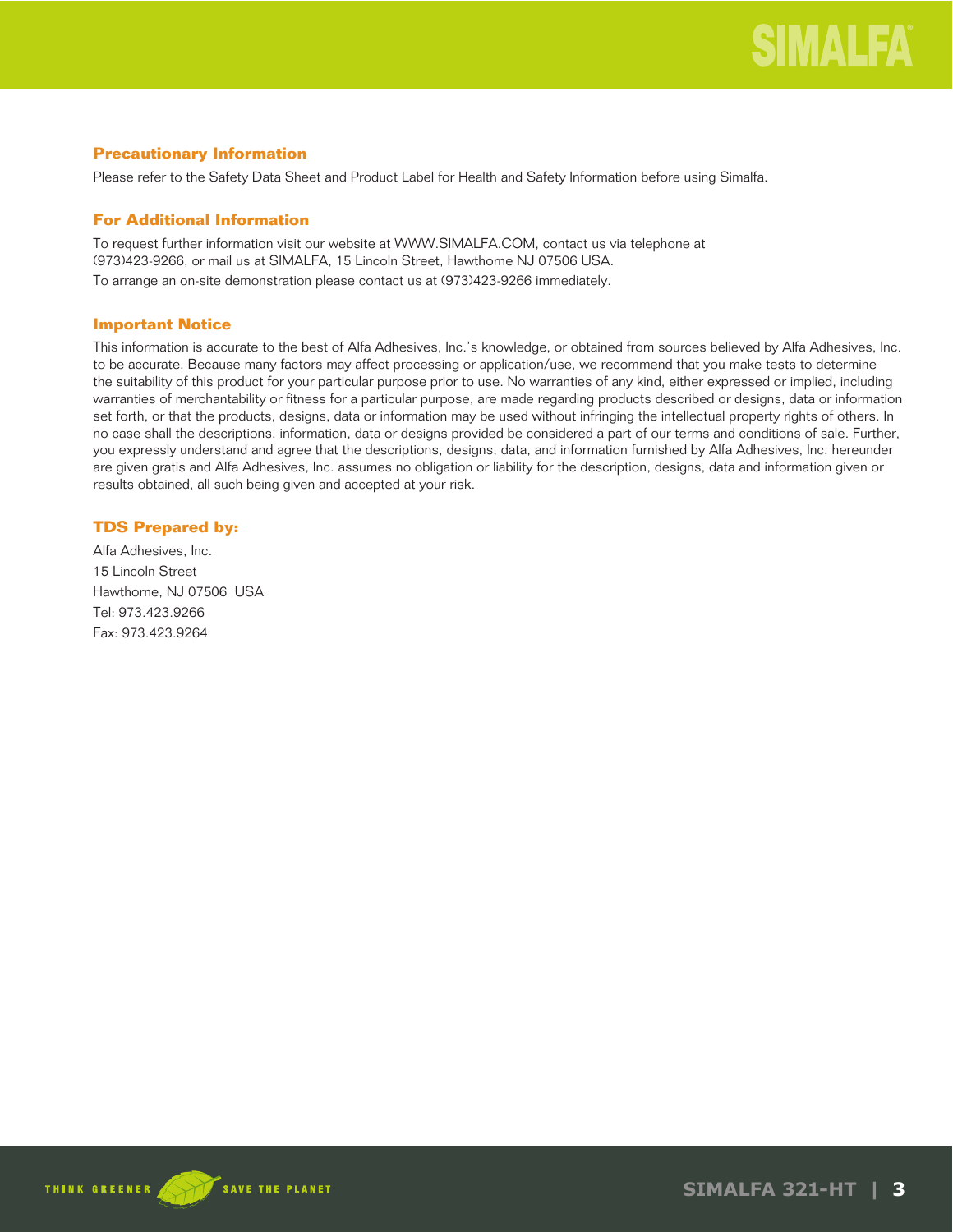# **{SAFETY DATA SHEET}**

ISO 9001:2008 REGISTERED | GREENGUARD GOLD + GREENGUARD CERTIFIED

## **SIMALFA 321-HT**

## **SECTION 1: Identification**

| Product identifier:  SIMALFA 321-HT                                                                                   |
|-----------------------------------------------------------------------------------------------------------------------|
|                                                                                                                       |
| Product Code Number:  321-HT                                                                                          |
|                                                                                                                       |
| Recommended use: Adhesives. Industrial Use. Flexible foam bonding. Manufacture of furniture. Vehicle<br>construction. |
| Recommended restrictions:  Uses other than those above.                                                               |
|                                                                                                                       |
|                                                                                                                       |
|                                                                                                                       |
|                                                                                                                       |
| Office hours (Mon - Fri):  6.00 am to 5:00 pm EST                                                                     |
| Company contact name: Darren Gilmore, darren.gilmore@simalfa.com                                                      |
| Emergency phone number:  1.973.423.9266                                                                               |
|                                                                                                                       |

## **SECTION 2: Hazard(s) identification**

| Classification of the chemical in accordance with paragraph (d) of §1910.1200: |                                                                                                                             |  |
|--------------------------------------------------------------------------------|-----------------------------------------------------------------------------------------------------------------------------|--|
|                                                                                |                                                                                                                             |  |
|                                                                                |                                                                                                                             |  |
|                                                                                | Environmental hazards : Hazardous to the aquatic environment: Aquatic Chronic 3.<br>(Not adopted under OSHA GHS §1910.1200) |  |
| GHS signal word:  Not applicable.                                              |                                                                                                                             |  |
|                                                                                | GHS hazard statement(s):  H412 Harmful to aquatic life with long lasting effects                                            |  |
| GHS Hazard symbol(s):  Not applicable.                                         |                                                                                                                             |  |
| <b>GHS Precautionary statement(s):</b>                                         |                                                                                                                             |  |
|                                                                                |                                                                                                                             |  |
|                                                                                |                                                                                                                             |  |
|                                                                                |                                                                                                                             |  |
|                                                                                | regional, international regulations.                                                                                        |  |

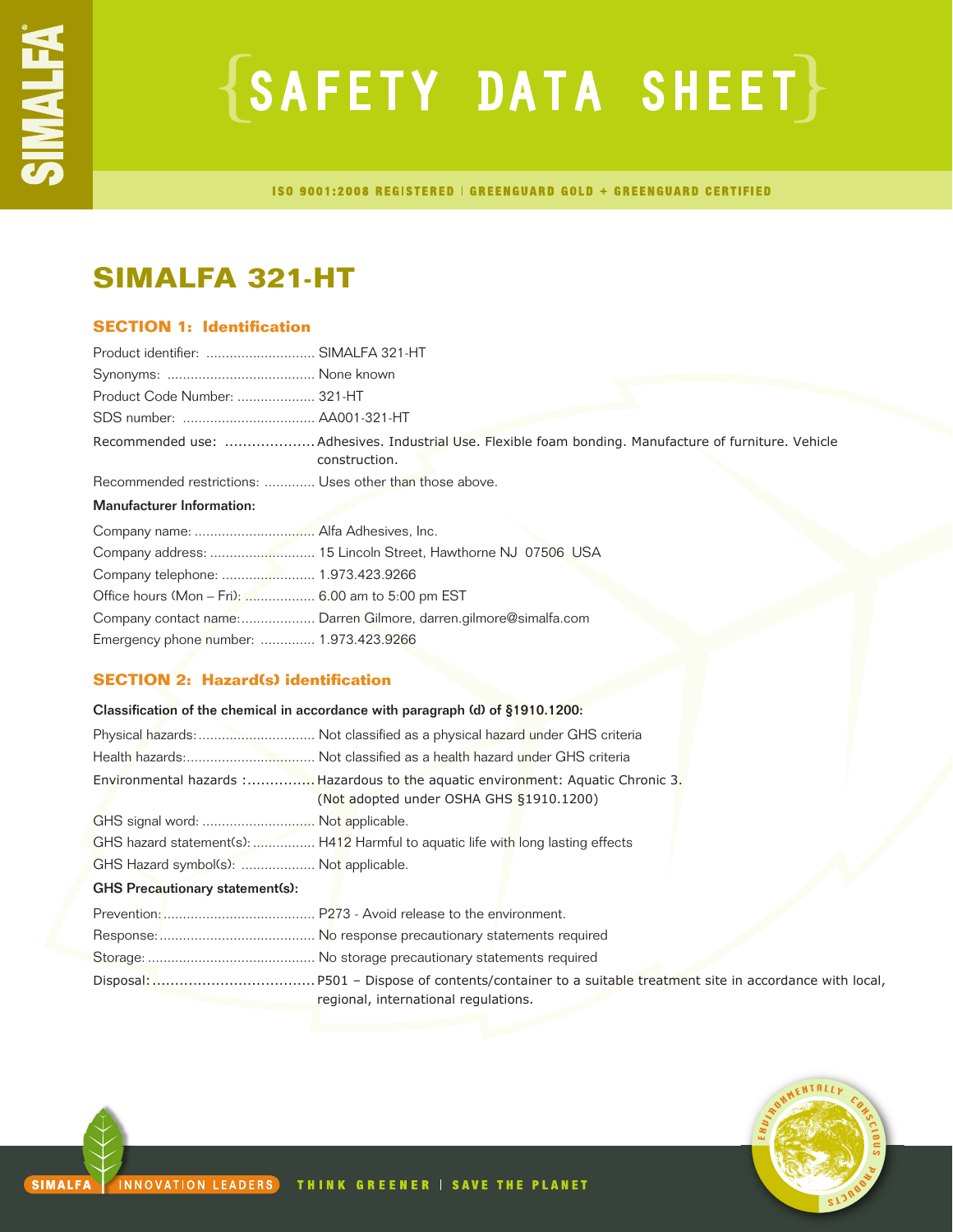

## Hazard(s) not otherwise Classified (HNOC):

Avoid inhalations of spray mists and/or spray vapors.

Ingredient(s) of unknown acute toxicity:

Not applicable.

## **SECTION 3: Composition/information on ingredients**

#### Mixture:

Acrylate / CR (polychloroprenes, Chloroprene rubber).

| Chemical Name | <b>CAS#</b>    | <b>Concentration (weight %)</b> |
|---------------|----------------|---------------------------------|
| . Zinc oxide  | $314 - 13 - 2$ | $\%$                            |

Note: The balance of the ingredients are not classified as hazardous, or are below the classification threshold under the criteria of the Federal OSHA Hazard Communication Standard 29 CFR 1910.1200.

## **SECTION 4: First-aid measures**

## Description of necessary measures:

#### Inhalation:

Remove to fresh air. In case of irritation of the respiratory tract seek medical advice.

### Skin contact:

After contact with skin, wash immediately with soap and water. In case of skin irritation, seek medical treatment.

#### Eye contact:

If product gets into the eye, keep eyelid open and rinse immediately with large quantities of water, for at least 5 minutes. Subsequently consult an ophthalmologist.

#### Ingestion:

Contact a physician/medical advice immediately.

#### Most important symptoms/effects, acute and delayed:

None currently known.

## Indication of immediate medical attention and special treatment needed:

If any symptoms are observed, contact a physician and give them this SDS sheet.

## **SECTION 5: Fire-fighting measures**

## Suitable extinguishing media:

Water. Foam. Dry extinguishing powder.

### Unsuitable extinguishing media:

None known.

#### Specific hazards:

Product is not combustible. In case of fire and/or explosion do not breathe fumes. Combustion products – Irritating gases and vapors. Special protective equipment and precautions for fire-fighters: Full protective clothing and NIOSH-approved self-contained breathing apparatus should be worn. Use water to cool exposed containers.

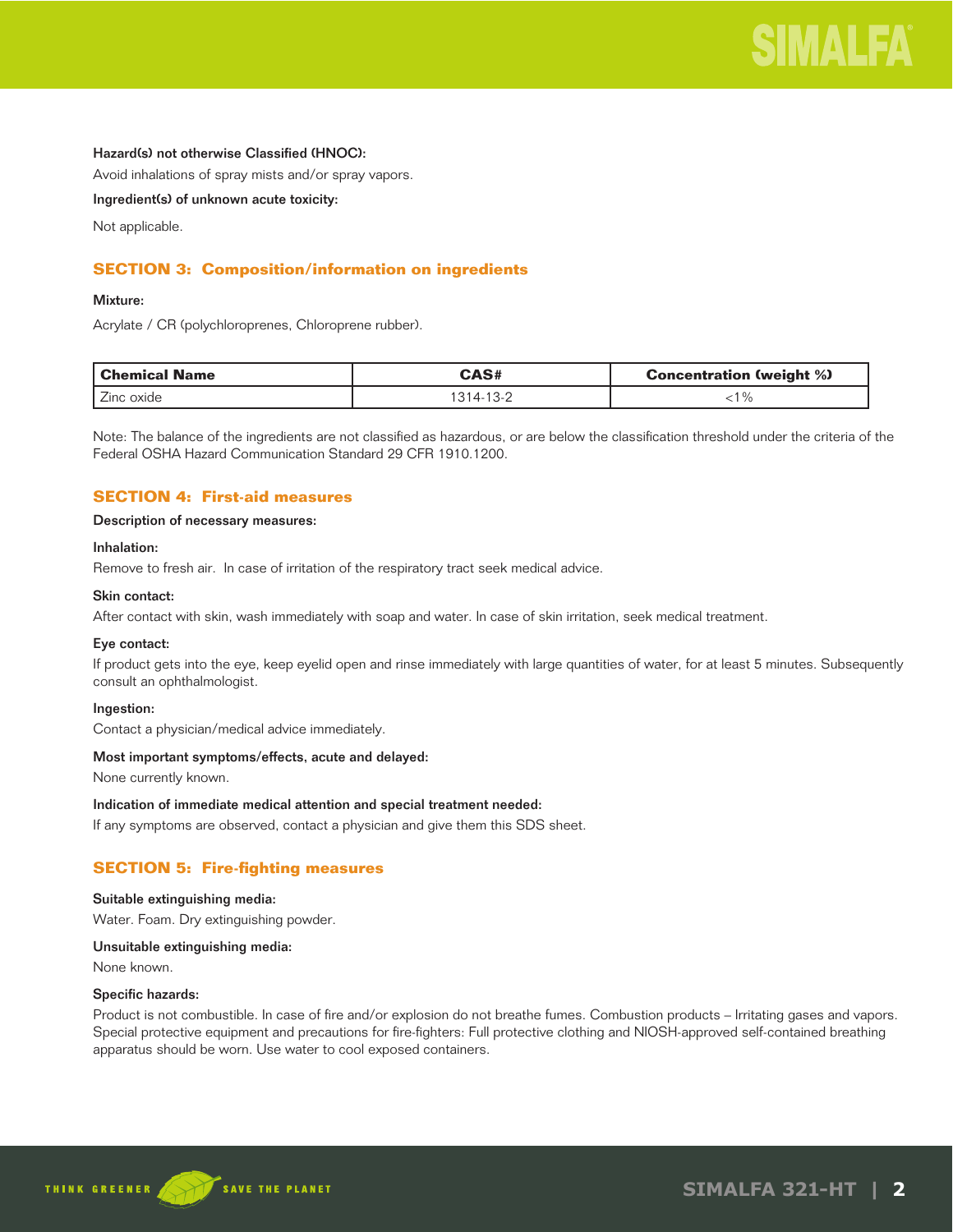## **SECTION 6: Accidental release measures**

#### Personal precautions, protective equipment and emergency procedures:

Wear appropriate protective equipment, such as gloves, goggles and protective clothing, as conditions warrant (see Section 8). See Sections 2 and 7 for additional information on hazards and precautionary measures. Change contaminated clothing.

## Environmental Precautions:

Stop spill/release if it can be done safely. Do not empty into drains or the aquatic environment. Cover drains.

### Methods and material for containment and cleaning up:

Remove mechanically, placing in appropriate containers for disposal. Absorb with liquid-binding material (e.g. sand, diatomaceous earth, acid- or universal binding agents). Clear contaminated area thoroughly. Retain contaminated washing water and dispose. Dispose of in accordance with all local, state, and federal regulations.

## **SECTION 7: Handling and storage**

#### Precautions for safe handling:

The necessary precautions for handling chemicals should be followed. If suction of the immediate vicinity is impossible or insufficient, adequate airing of the working place must be ensured. Use good personal hygiene practices and wear appropriate personal protective equipment (see section 8).

## Conditions for safe storage, including any incompatibles:

Store only in original container. Keep container tightly closed. The adhesive is sensitive to frost! Temperatures below 0°C will destroy the adhesive!

## Storage conditions:

Store between 5°C to and 40°C

### Shelf life:

6 months in unopened container.

## **SECTION 8: Exposure controls/personal protection**

#### Control Parameters:

## Occupational exposure limits:

Does not contain substances above concentration limits fixing an occupational exposure limit.

| I US OSHA HAZARDOUS COMPONENTS (29 CFR 1910.1200): |                    |                   |
|----------------------------------------------------|--------------------|-------------------|
| Permissible Exposure Limits                        |                    |                   |
| l Substance                                        | PEL-TWA (8 hour)   | PEL-STEL (15 min) |
| l Zinc oxide                                       | $5 \text{ mg/m}^3$ | No data available |

| l US ACGIH Threshold Limit Values |                    |                   |
|-----------------------------------|--------------------|-------------------|
| l Substance                       | TLV-TWA (8 hour)   | TLV-STEL (15 min) |
| l Zinc oxide                      | $2 \text{ mg/m}^3$ | 10 mg/m $3$       |

| NIOSH Exposure Limits |            |                      |
|-----------------------|------------|----------------------|
| l Substance           | <b>TWA</b> | ' STEL               |
| l Zinc oxide          | 5 mg/m $3$ | 10 mg/m <sup>3</sup> |

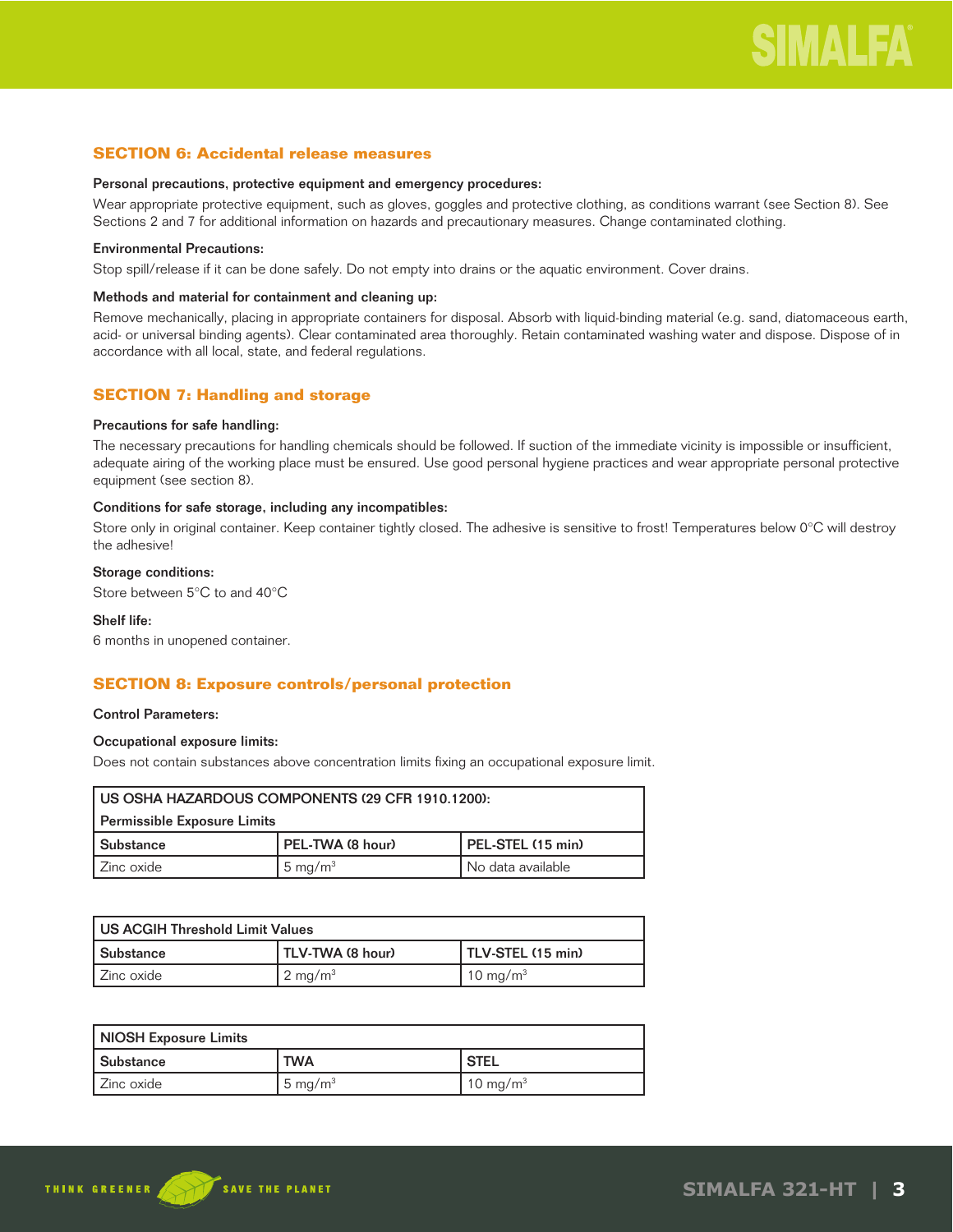

## Appropriate engineering controls:

General room ventilation should be adequate. See also Section 7.

### Individual protection measures, such as personal protective equipment:

## Eye/face protection:

Use suitable safety glasses. Eye protection should be compliant with OSHA regulations.

## Skin and hand protection:

Use appropriate gloves. Gloves must be inspected prior to use. Use proper glove removal technique (without touching glove's outer surface) to avoid skin contact with this product. Dispose of contaminated gloves after use in accordance with applicable laws and good laboratory practices. Wash and dry hands.

## Respiratory protection:

Avoid inhalations of spray mists and/or spray vapors. Work in well ventilated areas, where risk assessment shows air-purifying respirators are appropriate, use type N95 (US) or type P2 (EN 143) respirator. Use respirators and components tested and approved under appropriate government standards such as NIOSH (US) or CEN (EU).

## Other:

Other protective clothing may be required depending on degree of exposure.

#### Thermal hazards:

No data available.

## **SECTION 9: Physical and chemical properties**

### Appearance

| Melting point/freezing point: Not applicable |  |
|----------------------------------------------|--|
|                                              |  |
|                                              |  |
|                                              |  |
|                                              |  |
| Flammability (solid, gas): Non-flammable     |  |

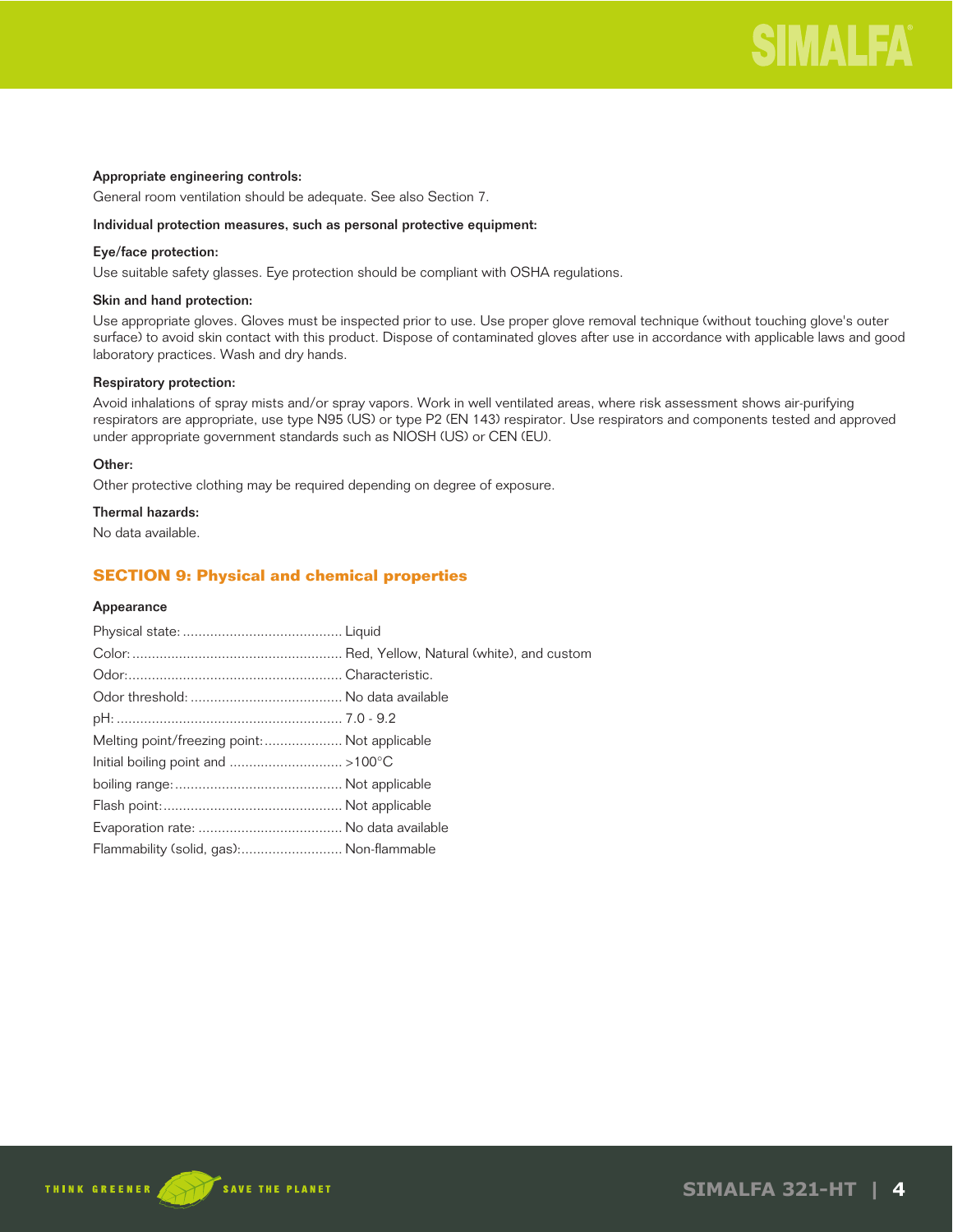## Upper/lower flammability or explosive limits

| Flammability limit – lower %): Not applicable               |  |
|-------------------------------------------------------------|--|
| Flammability limit – upper (%):  Not applicable             |  |
| Explosive limit - lower (%):  Not applicable                |  |
| Explosive limit - upper (%): Not applicable                 |  |
|                                                             |  |
|                                                             |  |
|                                                             |  |
|                                                             |  |
| Partition coefficient (n-octanol/water):  No data available |  |
| Auto-ignition temperature:  No data available               |  |
| Decomposition temperature:  No data available               |  |
|                                                             |  |
| Other information:                                          |  |
|                                                             |  |
|                                                             |  |

## **SECTION 10: Stability and reactivity**

| Possibility of hazardous reactions: Not known. |                                                                                                       |
|------------------------------------------------|-------------------------------------------------------------------------------------------------------|
|                                                |                                                                                                       |
| Incompatible materials:  None known.           |                                                                                                       |
|                                                | Hazardous decomposition: Thermal decomposition can lead to the escape of irritating gases and vapors. |

## **SECTION 11: Toxicological information**

## Information on likely routes of exposure:

## Symptoms related to the physical, chemical, and toxicological characteristics:

None expected.

Delayed and immediate effects and chronic effects from short or long-term exposure: None expected.

## Numerical measures of toxicity:

Ingredient Information

| Substance  | Test Type (species)   | Value                  |
|------------|-----------------------|------------------------|
|            | LD50 Oral (Rat)       | 7,950 mg/kg            |
| Zinc Oxide | LD50 Dermal (Rabbit)  |                        |
|            | LC50 Inhalation (Rat) | $2,500 \text{ mg/m}^3$ |

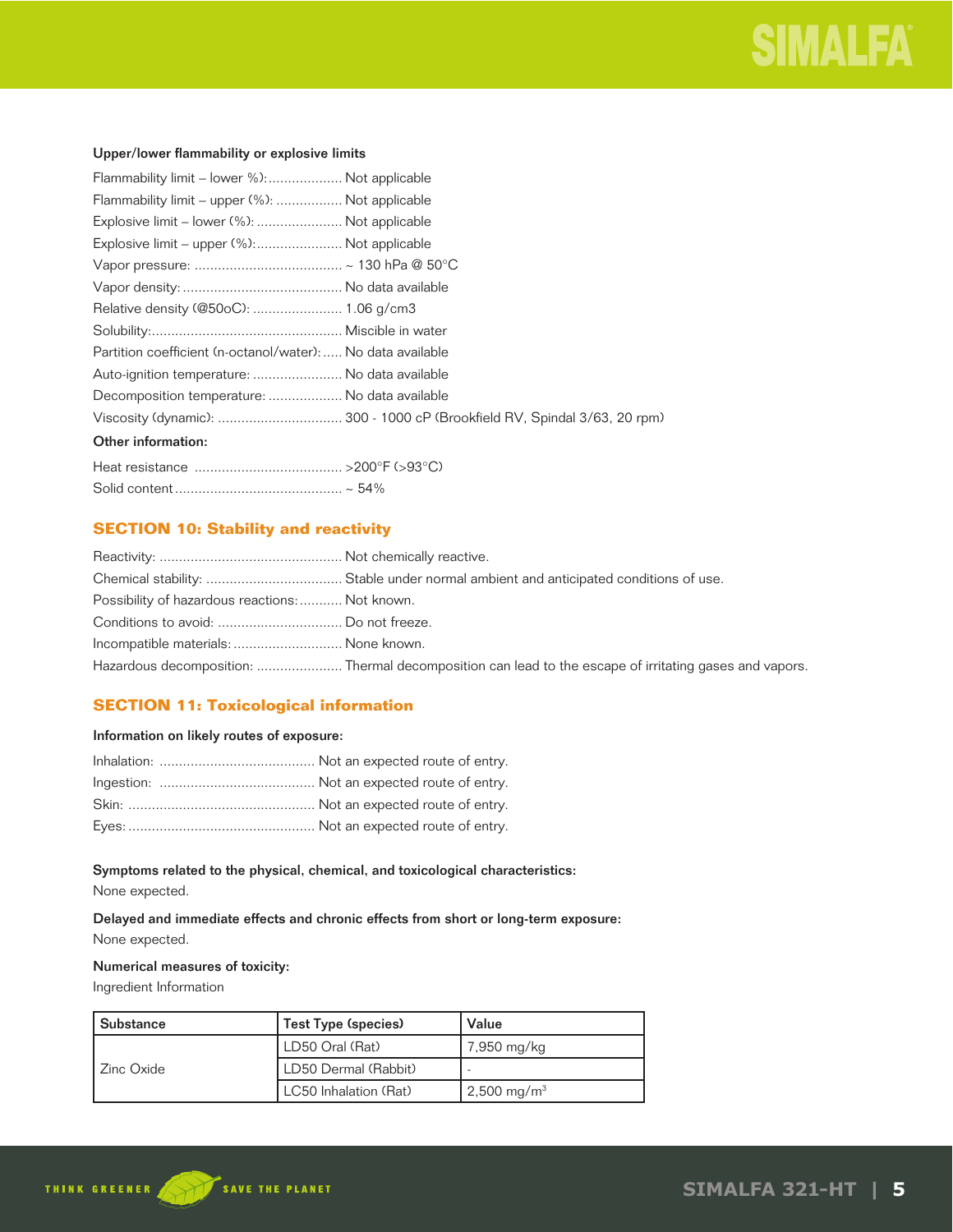## Skin corrosion/irritation:

Frequently or prolonged contact with skin may cause dermal irritation.

## Serious eye damage/eye irritation:

Not expected to cause serious eye damage/eye irritation.

#### Respiratory sensitization:

No information available on the mixture, however none of the components have been classified as a respiratory sensitizer (or are below the concentration threshold for classification).

## Skin sensitization:

No information available on the mixture, however none of the components have been classified as a skin sensitizer (or are below the concentration threshold for classification).

#### Germ cell mutagenicity:

No information available on the mixture, however none of the components have been classified for germ cell mutagenicity (or are below the concentration threshold for classification).

#### Carcinogenicity:

No information available on the mixture, however none of the components are listed in the National Toxicology Program (NTP) Report on Carcinogens (latest edition) or has been found to be a potential carcinogen in the International Agency for Research on Cancer (IARC) Monographs (latest edition), or by OSHA.

### Reproductive toxicity:

No information available on the mixture, however none of the components have been classified for reproductive toxicity (or are below the concentration threshold for classification).

#### Specific target organ toxicity:

#### Single exposure:

No information available on the mixture, however none of the components have been classified for STOT SE (or are below the concentration threshold for classification).

#### Specific target organ toxicity:

#### Repeat exposure:

No information available on the mixture, however none of the components have been classified for STOT RE (or are below the concentration threshold for classification). Based on new information regarding a raw material that is being used in the formulation of this product, a clarification is under way as to whether a classification in a hazard class after repeated exposure (inhalation) is required.

#### Aspiration hazard:

No information available on the mixture, however none of the components have been classified for aspiration hazard (or are below the concentration threshold for classification).

#### Further information:

No data available.

## **SECTION 12: Ecological information**

#### Ecotoxicity:

Product data: Product may not be released into water without pre-treatment.

#### Ingredient Information:

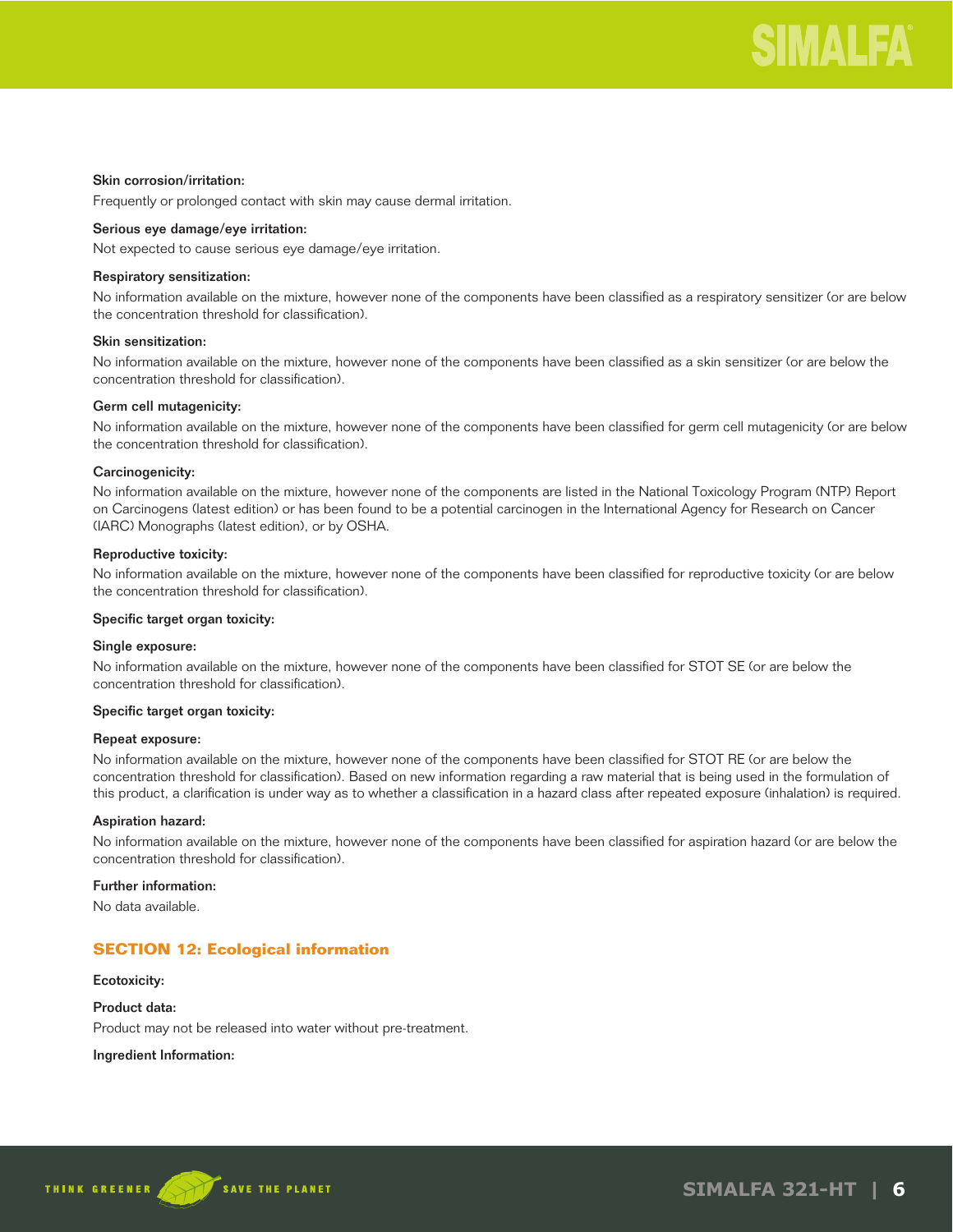| l Substance  | Test Type   | <b>Species</b>                      | Value               |
|--------------|-------------|-------------------------------------|---------------------|
|              | <b>LD50</b> | Oncorhynchus mykiss (rainbow trout) | 1.1 mg/1 - 96.0 h   |
| l Zinc Oxide | <b>EC50</b> | Daphnia magna (Water flea)          | $0.098$ mg/l - 48 h |
|              | EC/LC50     | Algae                               | No data available   |

## Persistence and Degradability:

No data available.

#### Bioaccumulative Potential:

No data available.

### Mobility in Soil:

No data available.

## Other adverse effects:

Technically correct releases of minimal concentrations to adapted biological sewage treatment facility, will not disturb the biodegradability of activated sludge. Observe regulations concerning local drainage.

## **SECTION 13: Disposal considerations**

### Appropriate method of disposal of substance or preparation

Dispose of contaminate product and materials used in cleaning up spills or leaks in a manner approved for this material. Consult appropriate Federal, State and Local regulatory agencies to ascertain proper disposal procedures.

## Contaminated packaging:

Completely emptied packing can be recycled.

## **SECTION 14: Transport Information**

## US Department of Transportation Classification (49CFR)

Not regulated under DOT

IMDG Not regulated under IMDG

IATA (Country variations may apply) Not regulated under IATA

Environmental hazards Marine pollutant: No.

Transport in bulk (according to Annex II of MARPOL 73/78 and the IBC Code)

No further relevant information available.

Special precautions which a user needs to be aware of, or needs to comply with, in connection with transport or conveyance either within or outside their premises.

PROTECT FROM FROST/FREEZING

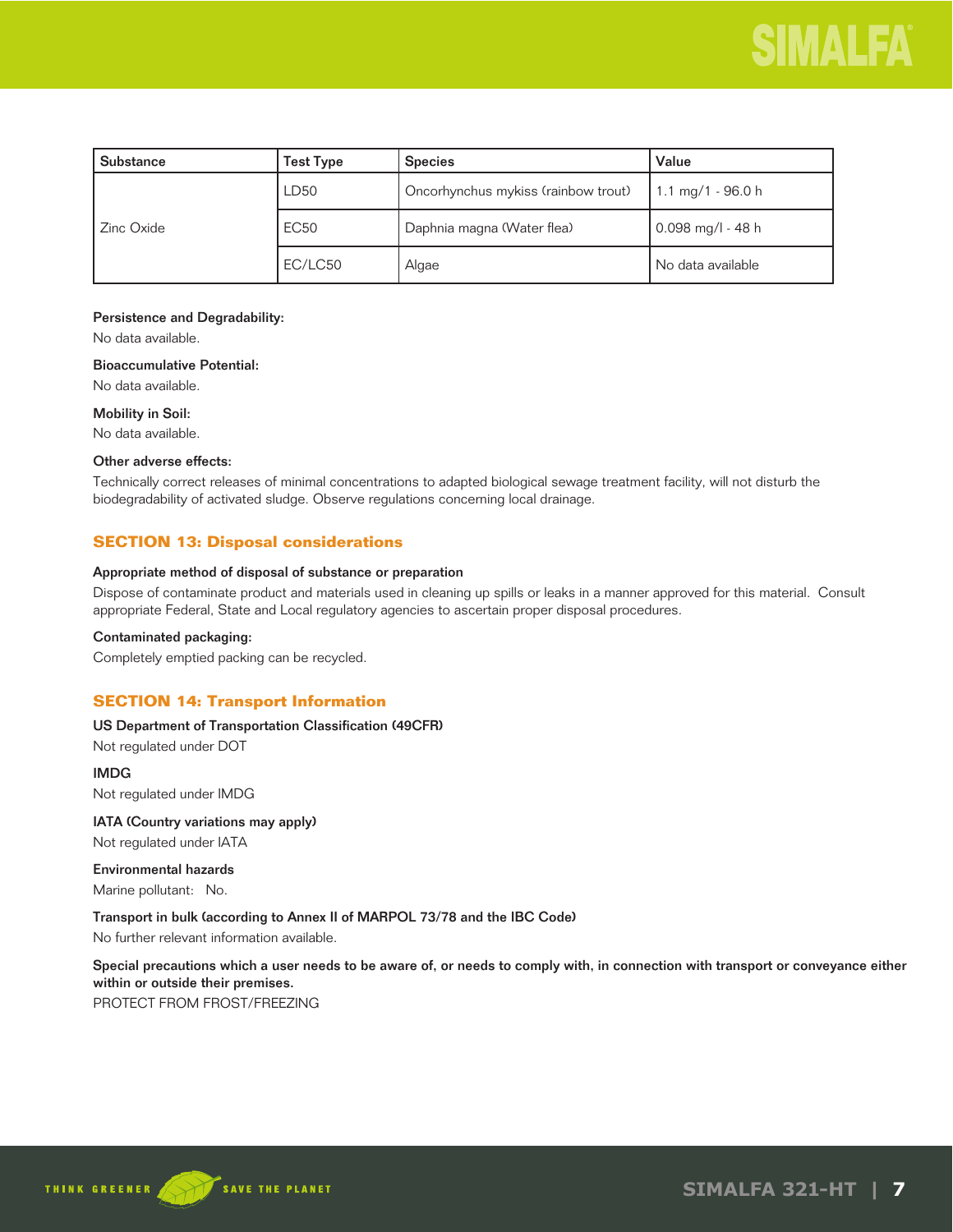## **SECTION 15: Regulatory Information**

#### United States Federal Regulations:

This SDS complies with the OSHA, 29 CFR 1910.1200.

### Toxic Substances Control Act (TSCA):

All substances in this product are listed, as required, or are exempt from the TSCA inventory.

### SARA Superfund and Reauthorization Act of 1986 Title III sections 302, 311,312 and 313:

Section 302 – No chemicals in this material are subject to the reporting requirements of SARA Title III, Section 302.

#### CERCLA Hazardous Substance List, 40 CFR 302.4:

This product does not contain chemicals listed on CERCLA.

## Clean Air Act (CAA) Section 112(r) Accidental Release Prevention (40 CFR 68.130):

None

#### Clean Water Act Section 311 Hazardous Substances (40 CFR 117.3):

None

## SARA Title III Section 302 Extremely Hazardous Substance (40 CFR 355, Appendix A):

None

### Section 311/312 (40 CFR 370):

| Acute Health Hazard: No  |  |
|--------------------------|--|
| Chronic Health Hazard:No |  |
|                          |  |
| Pressure Hazard:  No     |  |
| Reactivity Hazard: No    |  |

## Section 313 Toxic Release Inventory (40 CFR 372):

Zinc oxide is listed

## STATE REGULATIONS:

This SDS contains specific health and safety data is applicable for state requirements. For details on your regulatory requirements you should contact the appropriate agency in your state.

## Massachusetts Right to Know:

None of the components are listed on the Massachusetts Right to Know List.

#### New Jersey Right to Know:

None of the components are listed on the New Jersey Right to Know list.

#### Pennsylvania Right to Know:

None of the components are listed on the Pennsylvania Right to Know List.

#### Canada WHMIS Hazard Class:

Not applicable

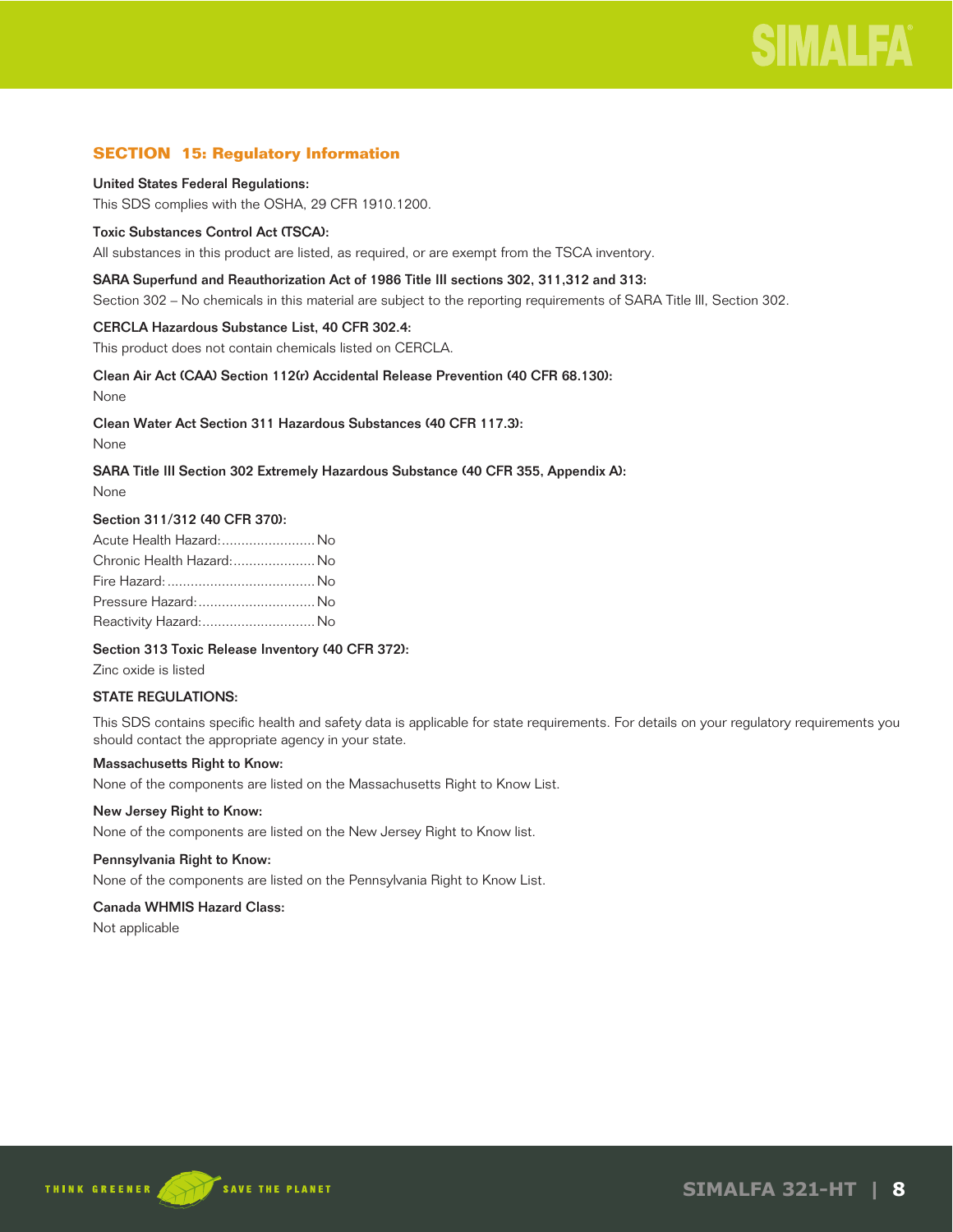## **SECTION 16: Other Information**

### NFPA Hazard Classification

Health: 1 | Flammability: 0 | Instability: 0 | Special Hazards: None

## Revision Date: February 3, 2020

## Disclaimer:

Workers using Simalfa should read and understand this SDS and be trained in the proper use of this material.

This information is accurate to the best of Alfa Adhesives, Inc.'s knowledge, or obtained from sources believed by Alfa Adhesives, Inc. to be accurate. Because many factors may affect processing or application/use, we recommend that you make tests to determine the suitability of this product for your particular purpose prior to use. No warranties of any kind, either expressed or implied, including warranties of merchantability or fitness for a particular purpose, are made regarding products described or designs, data or information set forth, or that the products, designs, data or information may be used without infringing the intellectual property rights of others. In no case shall the descriptions, information, data or designs provided be considered a part of our terms and conditions of sale. Further, you expressly understand and agree that the descriptions, designs, data, and information furnished by Alfa Adhesives, Inc. hereunder are given gratis and Alfa Adhesives, Inc. assumes no obligation or liability for the description, designs, data and information given or results obtained, all such being given and accepted at your risk.

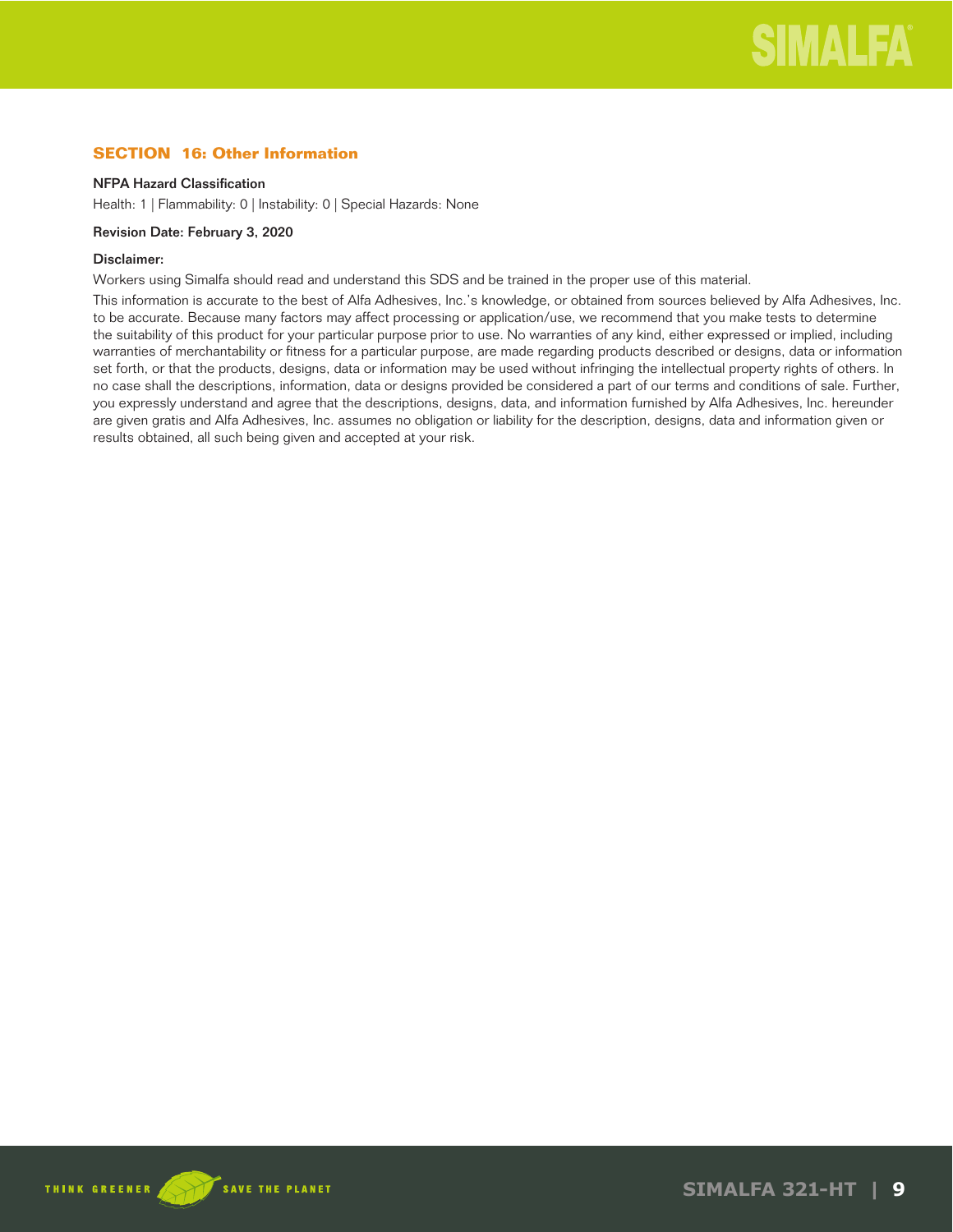# ${HoudATECNICA}$

ISO 9001:2008 REGISTERED | GREENGUARD GOLD + GREENGUARD CERTIFIED

## **SIMALFA 321-HT**

## **Descripción del producto**

SIMALFA 321-HT / 3217 es un adhesivo de un solo componente con características de tack inicial muy alto, buen rendimiento y rápido secado que puede ser usado en una variedad de aplicaciones.

El adhesivo esta principalmente diseñado para la industria de colchones (tapas, laminas de espuma, encajonados) sin embargo tiene características que permiten adherir materiales como espuma o tela a maderas y plásticos.

## **Propiedades específicas**

Super tack instantaneo Secado muy rapido Alto rendimiento Pegue instantáneo Procesos rápidos Aplicación a una sola cara Reposicionabilidad Suave línea de pegue Libre de solventes

## **Certificaciones**

Greenguard Gold + Greenguard Certified

## **Propiedades físicas**

| Gravedad específica:  ~1.06g/cm3 a 20°c       |                                                              |
|-----------------------------------------------|--------------------------------------------------------------|
|                                               |                                                              |
|                                               | Viscosidad Brookfield:  300 - 1000 cP (Spindal 3/63, 20 RPM) |
|                                               |                                                              |
| Resistencia al calor:>93°C                    |                                                              |
|                                               |                                                              |
|                                               |                                                              |
| Manejo y almacenaje:  Mínimo 5°C, máximo 40°C |                                                              |
|                                               |                                                              |
|                                               |                                                              |

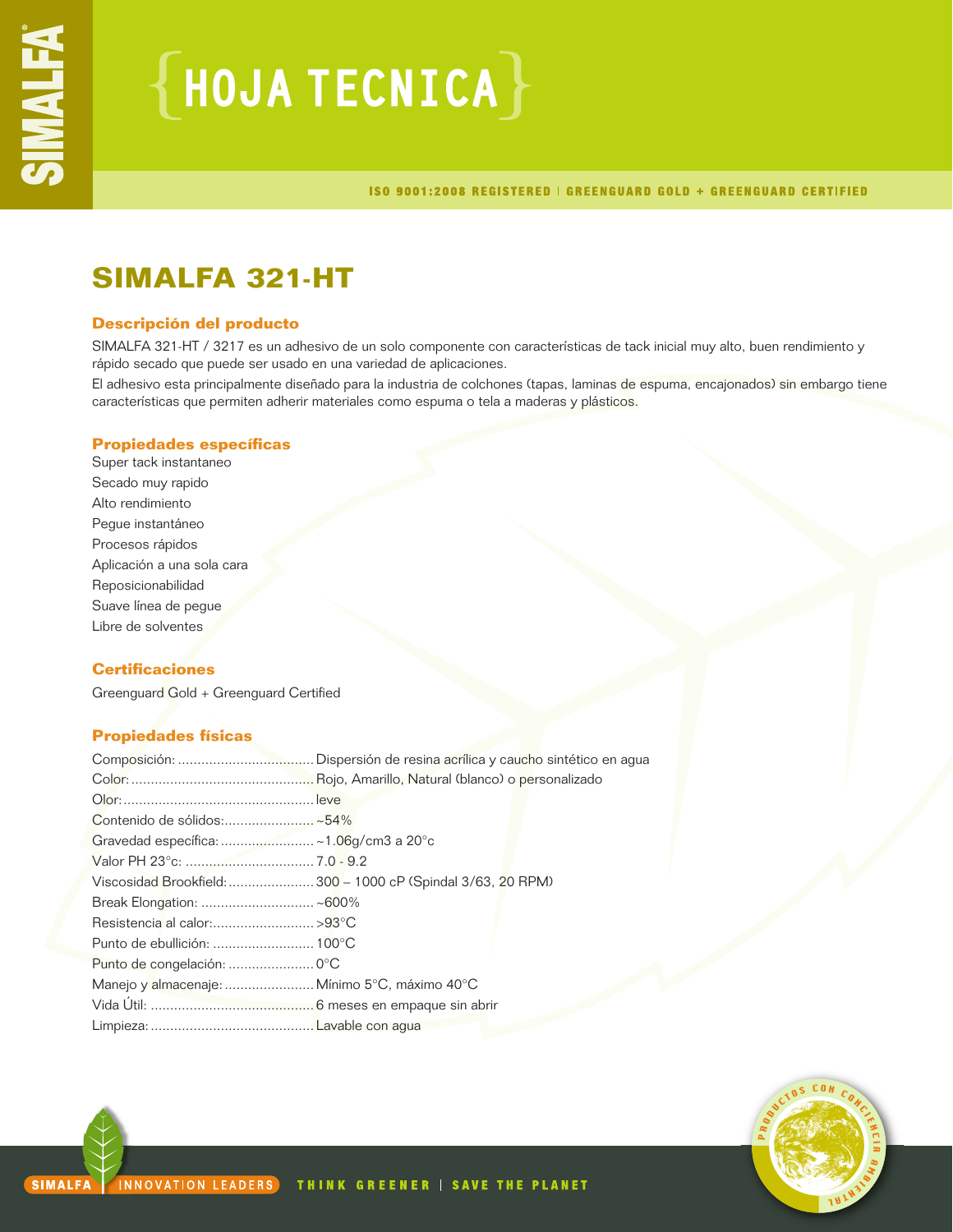## **Presentaciones del producto**

Simalfa está disponible en contenedores de 5, 110 y 250 galones ( 20, 440 y 1000 Kg) Para información adicional, visitar la web en: www.simalfa.com/techinfo/container.htm

## **Preparación de las superficies**

Las superficies deben estar limpias, secas y libres de polvo. Exentas de grasa, aceite, o cualquier otro elemento contaminante que pueda afectar el buen desempeño del adhesivo.

## **Aplicación**

Nunca agite o mezcle antes de su uso. Simalfa puede ser aplicado con pistola en ambas superficies; sin embargo, en muchos casos, puede hacerse aplicación a un solo sustrato, siendo este también un método correcto de aplicación. Sostener la pistola en ángulo recto a una distancia de la superficie, entre 15cm a 25cm y asegurarse de hacer una aplicación uniformemente, que coincida al momento de unir los sustratos.

## **Cobertura**

La cobertura varía dependiendo de la porosidad de los materiales y la fuerza de pegue deseada. El rendimiento aproximado por puede ser de 300 mts2 por galón; en cualquier caso para determinar el consumo adecuado es necesario evaluar las necesidades de cobertura específica a la aplicación.

## **Ensamblaje y tiempo de curado final**

Simalfa ofrece adhesión inmediatamente después de aplicado. Los usuarios pueden reposicionar los sustratos, para mejorar la calidad de su producto, sin necesidad de nuevas aplicaciones. Presión mecánica o manual puede ser aplicada para mejorar las cualidades de la cohesión inicial. Adicionalmente, permite dejar hasta 15 minutos de tiempo abierto antes de hacer la unión si el proceso de producción así lo requiere. Después de 15 minutos el adhesivo se puede secar perjudicando la adhesión.

La adhesión final se logra una vez el agua residual se haya evaporado. A pesar de que la evaporación del agua es rápida, se recomienda esperar 24 horas para realizar pruebas de pegue finales.

## **Equipos y métodos de aplicación**

La forma idónea para la aplicación de los adhesivos SIMALFA es a través de nuestro sistema de caída libre por gravedad y aplicando con nuestras pistolas spray HVLP (high volume low presure) alto volumen baja presión. Otras pistolas pueden llegar a funcionar con nuestro sistema.

Podemos ofrecer el asesoramiento técnico para el uso apropiado de nuestro adhesivo.

Metodos de Aplicación: ....................Spray manual, spray automatico, rodillo o brocha.

Tamaño de la Aguja: ......................... 1.5 mm, 2.0 mm o 2.5 mm

Método de Dosificación: ...................Sistema de flujo libre (patente#:5868319) o tanque presurizado. Por sistemas de bombeo no es recomendado hacer la dosificación.

Información Extra: ............................. Todas las partes en contacto con el adhesivo deben estar hechas de acero inoxidable o de plástico. En ningún caso utilizar metales como, aluminio, acero, lata, etc.

Limpieza de los Equipos: .................. Usar solamente agua. Nunca usar solventes de ningún tipo. NO SE RECOMIENDA SUMERGIR LA PISTOLA EN AGUA.

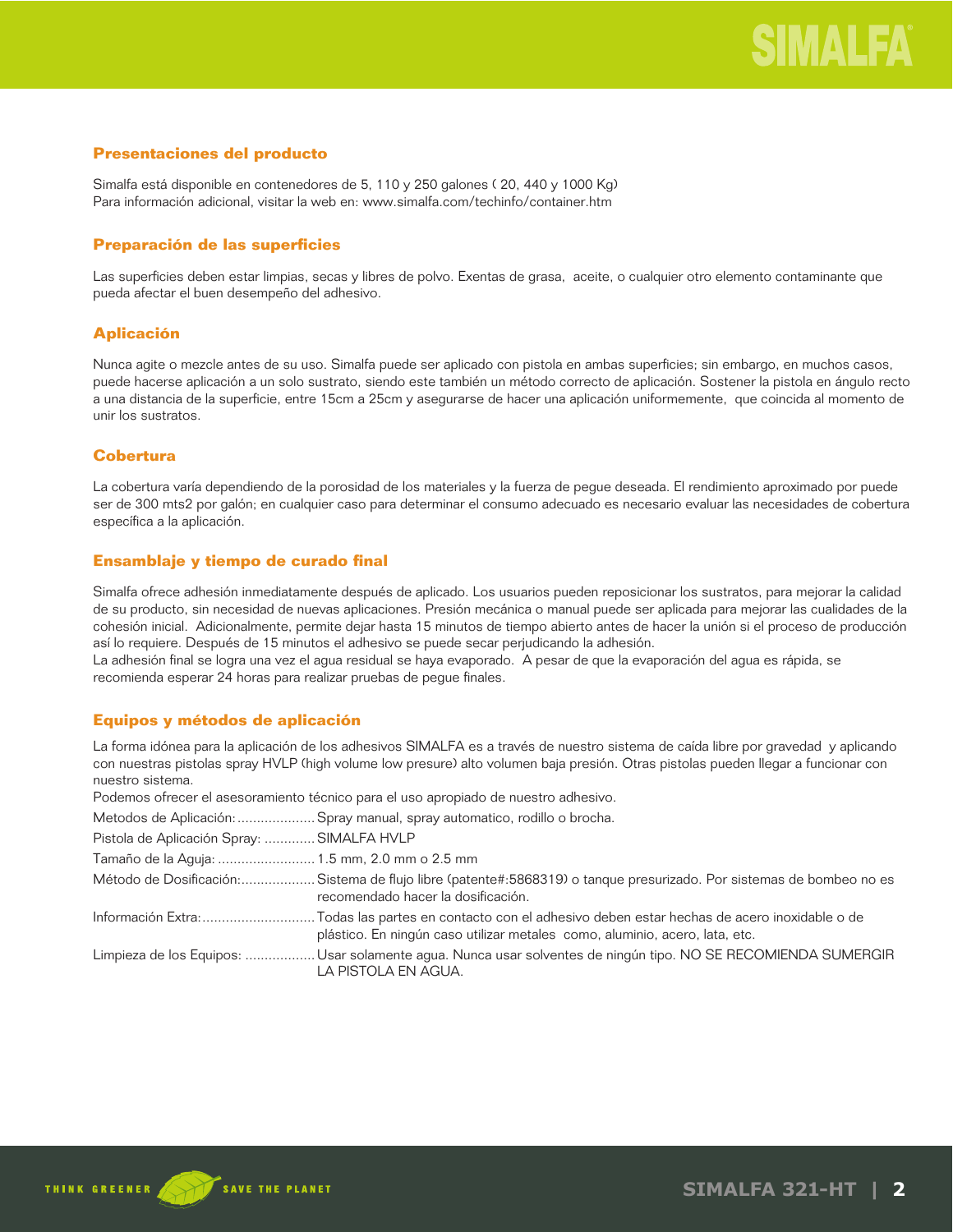#### Limpieza

En caso que el adhesivo este húmedo (liquido) se puede remover con agua. El adhesivo seco en superficies porosas como lo son telas y espumas no podrá ser removido. Se recomienda a los usuarios evitar que el adhesivo caiga en zonas no deseadas.

## **Información Preventiva**

Antes de usar SIMALFA 321-HT por favor referirse a la hoja de seguridad y a la etiqueta del producto, para consultar las recomendaciones de salud y seguridad.

## **Para Información Adicional**

Para pedir información adicional por favor visiten nuestra pagina www.simalfa.com, o contáctenos vía teléfono al 001(973)423-9266 o por correo postal a SIMALFA | 15 Lincoln Street | Hawthorne | NJ | 075006 | EE.UU.

## **Aviso importante**

Esta información es acertada según el mejor conocimiento de Adhesivos Alfa Inc obtenida de fuentes confiables para la misma. Dado que muchos factores pueden intervenir en el desempeño, procesamiento o aplicación, nosotros recomendamos que haga pruebas para determinar la idoneidad del producto con su uso en particular. Este producto no cuenta con garantías de ningún tipo, ni expresas ni implícitas, incluyendo garantías de come ciabilidad o uso específico o en cuanto a las descripciones, diseños de los productos o información establecida. En ningún caso debe la información y diseño ser tomada como términos y condiciones para la compra del producto. Se debe entender toda la información, diseños y descripciones como material gratis dada por Alfa Adhesives, Inc. Por lo tanto Alfa Adhesives Inc no asume ninguna responsabilidad ni obligación sobre los conceptos, diseños e información dados, todos deben ser aceptados bajo su propia responsabilidad y riesgo.

## **TDS redactada por:**

Alfa Adhesives, Inc. (SIMALFA) 15 Lincoln Street Hawthorne, NJ 07506 EE.UU. Tel: 001.973.423.9266 Fax: 001.973.423.9264

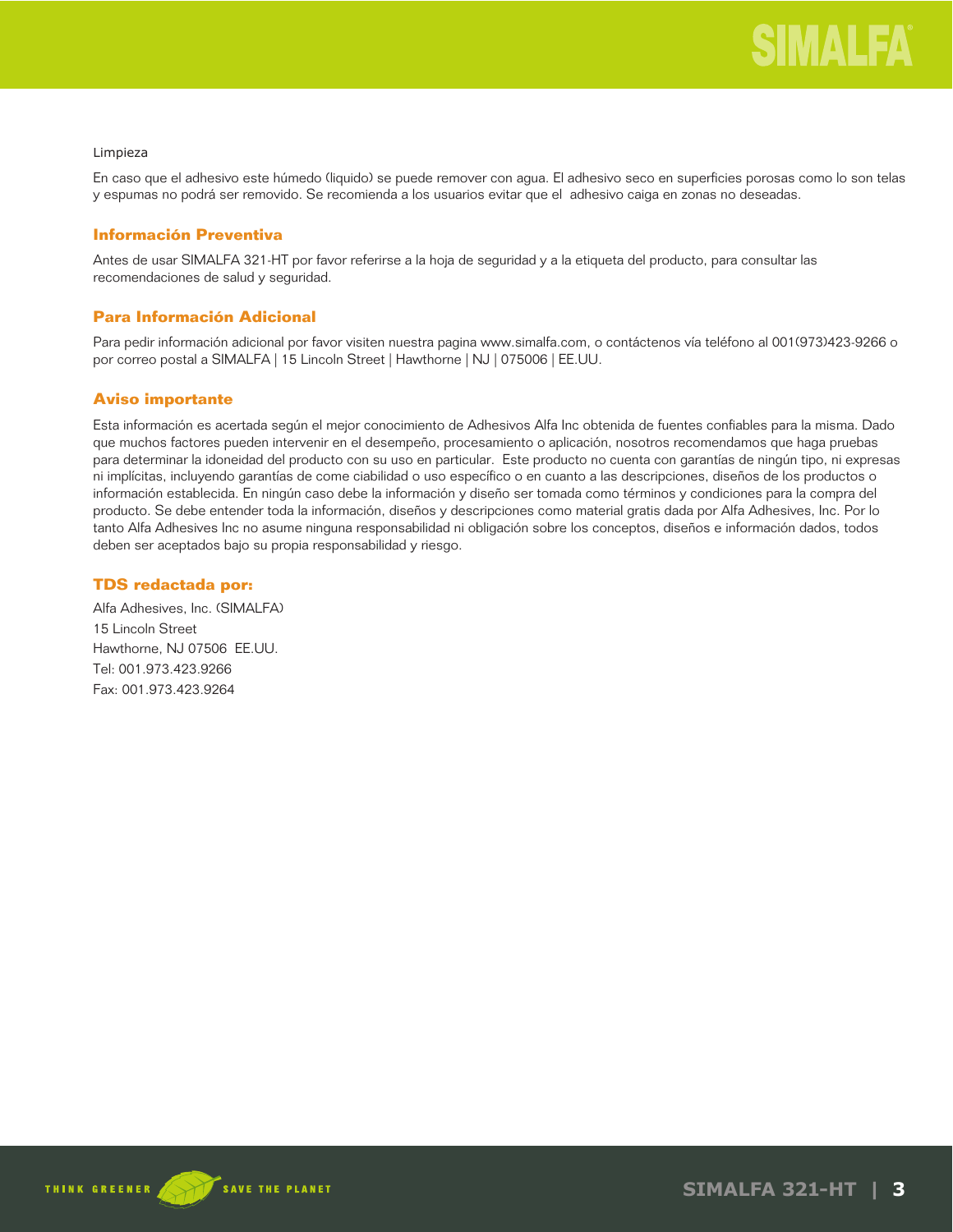# ${HoudA DE SEGURIDAD}$

ISO 9001:2008 REGISTERED | GREENGUARD GOLD + GREENGUARD CERTIFIED

## **SIMALFA 321-HT**

## **SECCIÓN 1: Identificación**

| Identificador de Producto: SIMALFA 321-HT       |                                                                                                                                          |
|-------------------------------------------------|------------------------------------------------------------------------------------------------------------------------------------------|
|                                                 |                                                                                                                                          |
|                                                 |                                                                                                                                          |
|                                                 |                                                                                                                                          |
|                                                 | Uso de la sustancia/mezcla:  Adhesivos, Uso industrial, Espuma flexible de unión, Fabricación de muebles,<br>Construcción de un vehículo |
|                                                 |                                                                                                                                          |
| Fabricante información:                         |                                                                                                                                          |
|                                                 |                                                                                                                                          |
|                                                 | Dirección de la compañía: 15 Lincoln Street, Hawthorne NJ 07506 Estados Unidos de América/USA                                            |
|                                                 | Horas de oficina (Lunes – Viernes)  6.00 am (de la mañana) to 5:00 pm (de la tarde)                                                      |
| Compañía número de teléfono: 1.973.423.9266     |                                                                                                                                          |
|                                                 | Empresa Contacto Nombre:  Darren Gilmore, darren.gilmore@simalfa.com                                                                     |
| Teléfono en caso de emergencia:  1.973.423.9266 |                                                                                                                                          |

## **SECCIÓN 2: Identificación de los peligros**

Clasificación de la sustancia o mezcla, de conformidad con el reglamento párrafo (d) de la regulación §1910.1200:

| Peligros para la salud: No está clasificado                                 |                                                                                                                         |
|-----------------------------------------------------------------------------|-------------------------------------------------------------------------------------------------------------------------|
|                                                                             | Peligros ambientales:  No están cubiertos por OSHA GHS §1910.1200                                                       |
| Peligroso para el medio                                                     |                                                                                                                         |
|                                                                             |                                                                                                                         |
| Palabra de Advertencia GHS:  No aplica                                      |                                                                                                                         |
|                                                                             | Indicación de Peligro GHS:  H412 Nocivo para los organismos acuáticos, con efectos nocivos duraderos.                   |
| Pictograma de Peligro GHS:  No se usa pictograma                            |                                                                                                                         |
| Consejos de Prudencia GHS:                                                  |                                                                                                                         |
|                                                                             |                                                                                                                         |
|                                                                             |                                                                                                                         |
|                                                                             |                                                                                                                         |
|                                                                             | acuerdo con las regulaciones locales / regionales / internacionales.                                                    |
|                                                                             | Peligro no clasificadas de otro modo:  Evite la inhalación de neblinas de pulverización y / o vapores de pulverización. |
| Porcentaje de ingrediente(s)<br>de toxicidad aguda desconocida:  No aplica. |                                                                                                                         |



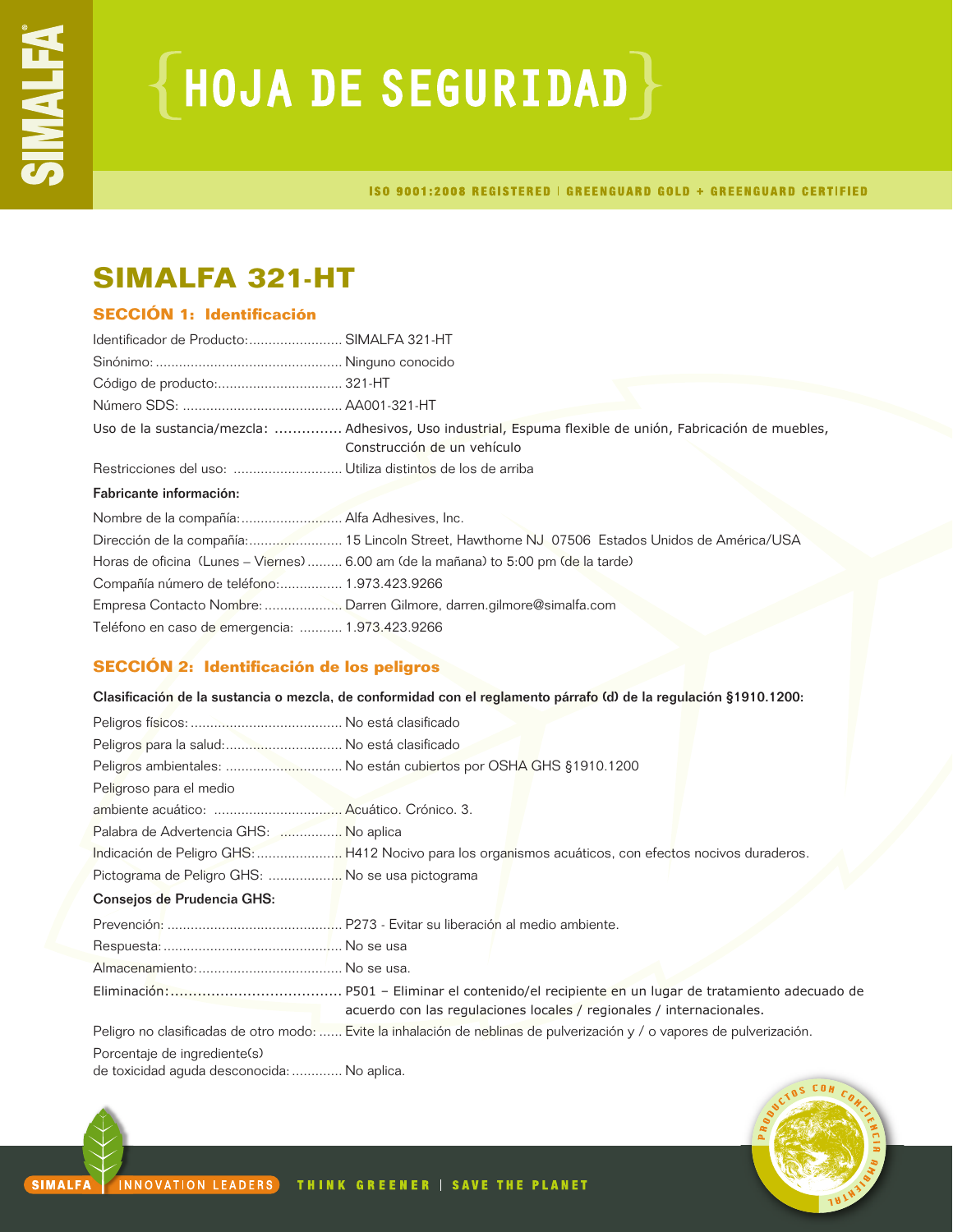

## **Sección 3, Composición/información sobre los componentes**

## Mezcla:

Acrilato / CR (polychloroprenes, caucho de cloropreno).

| l Chemical Name | <b>CAS#</b> | <b>Concentration (weight %)</b> |
|-----------------|-------------|---------------------------------|
| Oxido de zinc   | 314-13-2    |                                 |

Nota : El saldo de los ingredientes no están clasificados como peligrosos o están por debajo del umbral de clasificación con los criterios de la Federal OSHA Estándar de Comunicación de Peligros 29 CFR 1910.1200.

## **Sección 4, Primeros auxilios**

#### Descripción de las medidas necesarias:

#### Inhalación:

Transportar a la persona al aire libre. . En caso de irritación del tracto respiratorio buscar asistencia médica.

#### Contacto con la piel:

En caso de contacto con la piel, lavar con agua y jabón inmediato.

### En caso de irritación cutánea:

Consultar a un médico.

#### Contacto con los ojos:

En caso de contacto con los ojos, manteniendo los párpados bien separados y lavar inmediatamente con abundante agua prolongadamente, durante al menos 5 minutos. Posteriormente consultar a un oftalmólogo

#### Ingestión:

Buscar asistencia médica inmediata.

#### Síntomas/efectos más importantes, agudos y retardados:

Ninguno actualmente conocido.

## Indicación de la necesidad de recibir atención médica inmediata y tratamiento especial requerido en caso necesario:

Si se observan los síntomas, consulte a un médico y darles esta SDS.

## **Sección 5, Medidas de lucha contra incendios**

#### Medios de extinción apropiados:

Agua, Espuma, Polvo seco.

#### Material extintor inadecuado:

Ninguno conocido .

## Peligros específicos de los productos químicos:

El producto no es combustible. No inhalar humos procedentes de incendios o de vapores de descomposición. Los productos de combustión – Gases irritantes y vapores.

### Equipo de protección especial y precauciones para los equipos de lucha contra incendios:

Llevar ropa de protección completa y equipo de respiración autónomo aprobado por NIOSH. Utilizar agua para enfriar los contenedores expuestos al fuego.

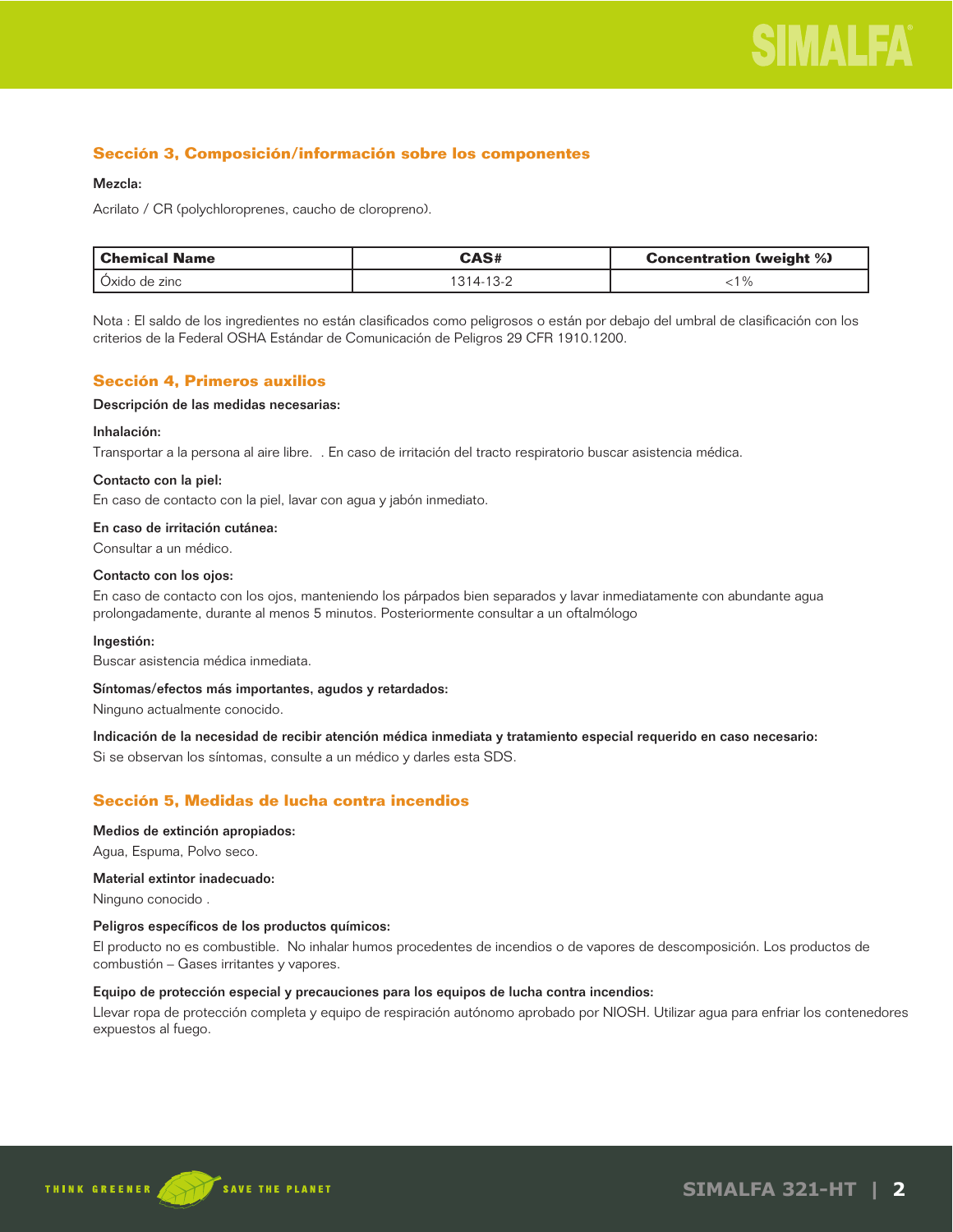## **Sección 6, Medidas que deben tomarse en caso de vertido accidental**

#### Precauciones individuales, equipos de protección y procedimientos de emergencia:

Usar el equipo de protección personal (EPP) adecuado tales como: guantes, gafas y ropa de protección cuando sea necesario basándose en las condiciones (Vea la Sección 8). Vea la Sección 2 y 7 para obtener información adicional sobre los peligros y medidas cautelares. Quitar la ropa contaminada.

#### Precauciones Medioambientales:

Detener la fuga si puede hacerse sin riesgo. No verter en desagües ni en el medio ambiente acuático. Cubrir los desagües.

#### Métodos y materiales de aislamiento y limpieza:

Recoger mecánicamente el producto. Absorber inmediatamente el producto derramado con sólidos inertes como arcilla o tierra de diatomeas, agente aglutinante ácido o universal. Limpiar las superficies contaminadas a fondo. Conservar el agua de lavado contaminada y deseche. Eliminar en un lugar de tratamiento adecuado de acuerdo con las regulaciones locales / regionales / internacionales.

## **Sección 7, Manipulación y almacenamiento**

### Precauciones para una manipulación segura:

Se deben seguir las precauciones necesarias para el manejo de productos químicos. Si es imposible o insuficiente de succión de las inmediaciones, una buena ventilación del lugar de trabajo debe garantizarse. Use buenas prácticas de higiene personal y usar el equipo de protección personal (EPP) adecuado (vea la Sección 8). . Lavarse las manos y otras áreas expuestas con un jabón suave y agua antes de tomar un descanso del trabajo y abandonar el trabajo

### Condiciones de almacenamiento seguro, incluidas cualesquiera incompatibilidades:

Conservar únicamente en el recipiente original. Mantener el recipiente herméticamente cerrado.

### Temperatura de almacenamiento:

5 - 40°C

#### Duracion:

6 meses en envase cerrado.

## **Sección 8, Controles de exposición/protección personal**

#### Parámetros de control:

#### Límites de exposición laboral:

No contiene sustancias que sobrepasen el límite de concentración fijado un límite de exposición ocupacional.

| US OSHA HAZARDOUS COMPONENTS (29 CFR 1910.1200): |                    |                          |
|--------------------------------------------------|--------------------|--------------------------|
| Permissible Exposure Limits                      |                    |                          |
| l Substance                                      | PEL-TWA (8 hour)   | PEL-STEL (15 min)        |
| Oxido de zinc                                    | $5 \text{ mg/m}^3$ | No hay datos disponibles |

| l US ACGIH Threshold Limit Values |                    |                      |
|-----------------------------------|--------------------|----------------------|
| l Substance                       | TLV-TWA (8 hour)   | TLV-STEL (15 min)    |
| l Oxido de zinc                   | $2 \text{ mg/m}^3$ | 10 mg/m <sup>3</sup> |

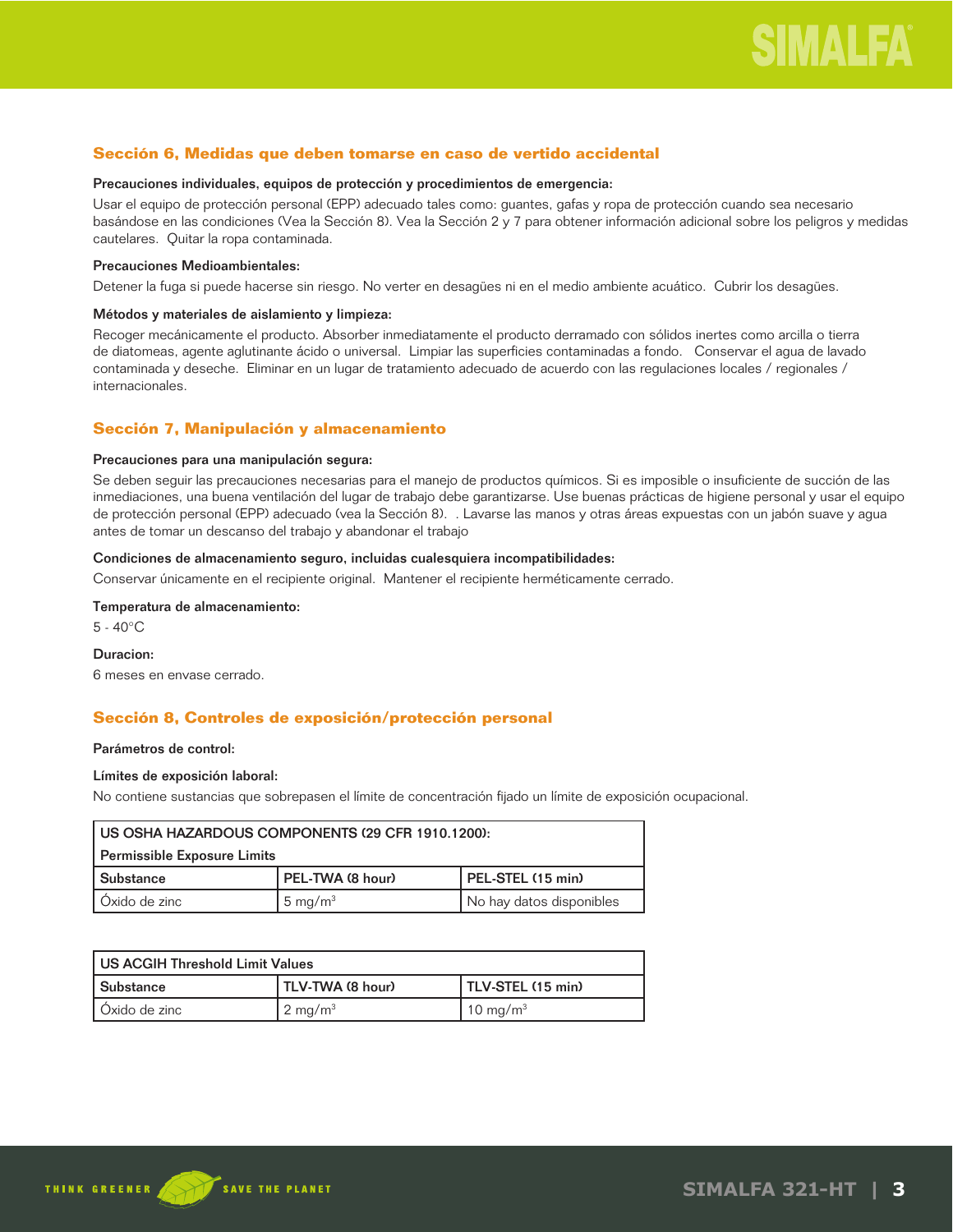

| NIOSH Exposure Limits |                     |                      |
|-----------------------|---------------------|----------------------|
| l Substance           | <b>TWA</b>          | ' STEL               |
| l Oxido de zinc       | 5 mg/m <sup>3</sup> | 10 mg/m <sup>3</sup> |

Controles apropiados de ingeniería:

Ventilación general del área debe ser adecuada. También vea la Sección 7.

Medidas de protección individual, tales como equipos de protección personal:

Protección ocular y el rostro: Utilice gafas de protección adecuados.

Protección de los ojos debe cumplir con las regulaciones OSHA.

#### Protección de la piel y de las manos:

Utilice guantes de protección adecuados. Inspeccione los guantes antes de su uso. Utilice la técnica correcta de quitarse los guantes (sin tocar la superficie exterior del guante) para evitar el contacto de la piel con este producto. Deseche los guantes contaminados después de su uso, de acuerdo con las leyes aplicables y buenas prácticas de laboratorio. Lavar y secar las manos.

#### Protección de las vías respiratorias:

Evite la inhalación de neblinas de pulverización y / o vapores de pulverización. Trabaje en áreas bien ventiladas, donde la evaluación de riesgos muestra que los respiradores purificadores de aire son apropiados, use un respirador tipo N95 (EE. UU.) O tipo P2 (EN 143). Use respiradores y componentes probados y aprobados bajo estándares gubernamentales apropiados como NIOSH (EE. UU.) O CEN (UE).

## Otros:

Otra ropa de protección puede ser necesaria dependiendo de grado de exposición.

#### Peligros térmicos:

No hay datos disponibles

## **Sección 9, Propiedades físicas y químicas**

### Apariencia

| Punto de fusión/solidificación:  No aplicable                         |  |
|-----------------------------------------------------------------------|--|
|                                                                       |  |
|                                                                       |  |
|                                                                       |  |
|                                                                       |  |
| Inflamabilidad (sólido, gas):  No es inflamable                       |  |
| Límites de inflamabilidad superior/inferior o límites de explosividad |  |
|                                                                       |  |
| Límites de inflamabilidad: superior %:  No aplicable                  |  |
| Límites de explosividad: inferior %: No aplicable                     |  |
| Límites de explosividad: superior %: No aplicable                     |  |
|                                                                       |  |

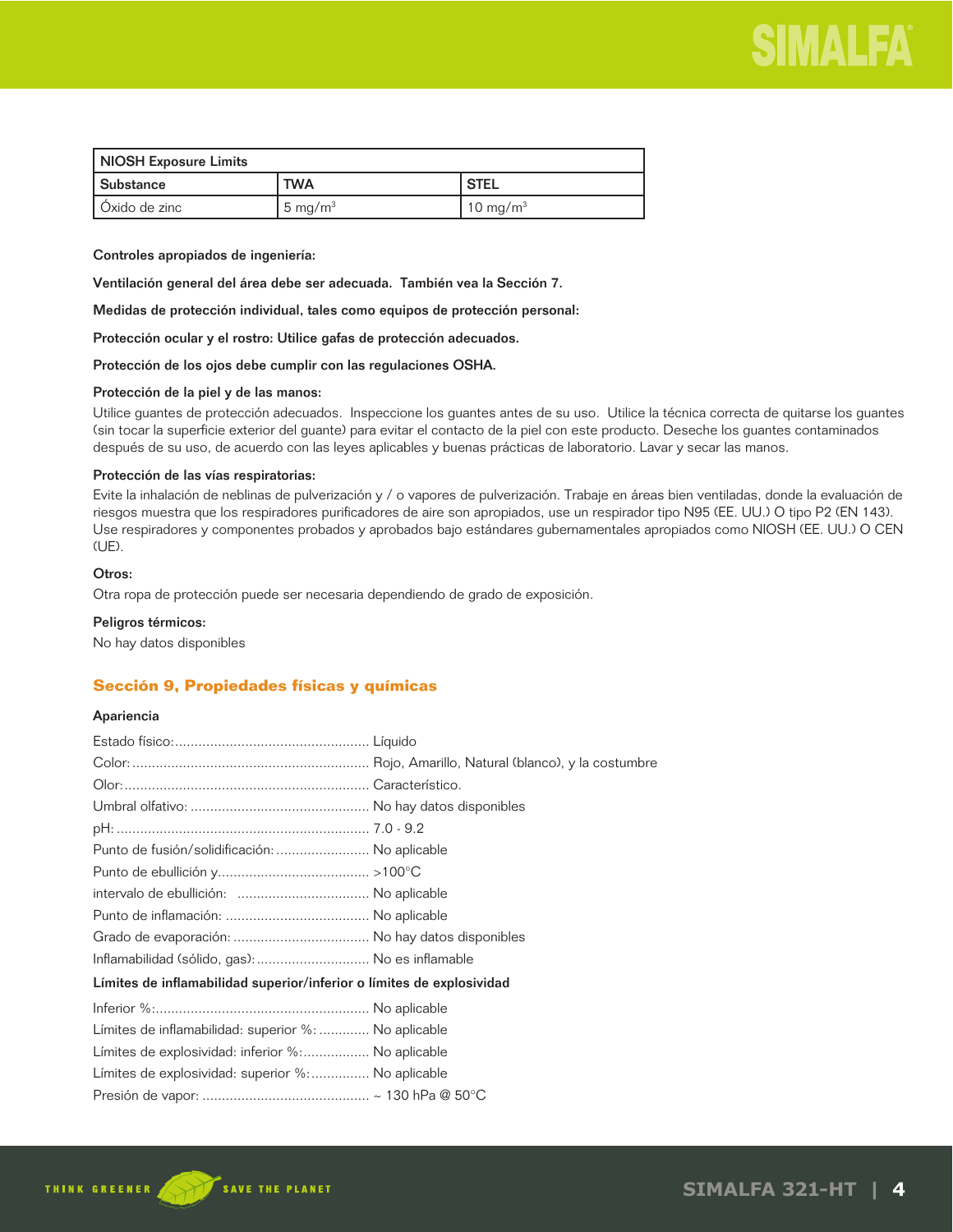

| Coeficiente de partición (n-octanol/agua):  No hay datos disponibles |  |
|----------------------------------------------------------------------|--|
| Temperatura de autoignición: No hay datos disponibles                |  |
| Temperatura de descomposición:  No hay datos disponibles             |  |
|                                                                      |  |
| Otra información:                                                    |  |

## **Sección 10, Estabilidad y reactividad**

| Posibilidad de reacciones peligrosas:  Ninguno conocido. |                                                                                                             |
|----------------------------------------------------------|-------------------------------------------------------------------------------------------------------------|
| Condiciones que deben evitarse: No congele.              |                                                                                                             |
| Materiales incompatibles:  Ninguno conocido.             |                                                                                                             |
|                                                          | Productos de descomposición peligrosos: La descomposición térmica puede liberar gases y vapores irritantes. |

## **Sección 11, Información toxicológica**

#### Información sobre posibles vías de exposición:

## Síntomas relacionados con las características físicas, químicas y toxicológicas:

No se espera ninguna.

## Efectos retardados e inmediatos y efectos crónicos producidos por una exposición a corto o largo plazo: No se espera ninguna.

### Medidas numéricas de toxicidad:

Información Ingrediente:

| <b>Substance</b> | Test Type (species)     | Value                        |
|------------------|-------------------------|------------------------------|
| Oxido de zinc    | LD50 Oral (Ratón)       | 7,950 mg/kg                  |
|                  | LD50 Dérmico (Conejo)   |                              |
|                  | LC50 Inhalación (Ratón) | $\frac{2,500 \text{ mg}}{m}$ |

## Corrosión/irritación en la piel:

Contactos frecuentes o prolongado con la piel puede causar irritación dérmica.

## Lesiones/irritación graves en los ojos:

No se espera que cause lesiones/irritación graves en los ojos.

## Sensibilización respiratoria:

No hay información disponible sobre la mezcla, sin embargo ninguno de los componentes se han clasificado como sensibilizador respiratorio (o están por debajo del umbral de concentración para la clasificación).

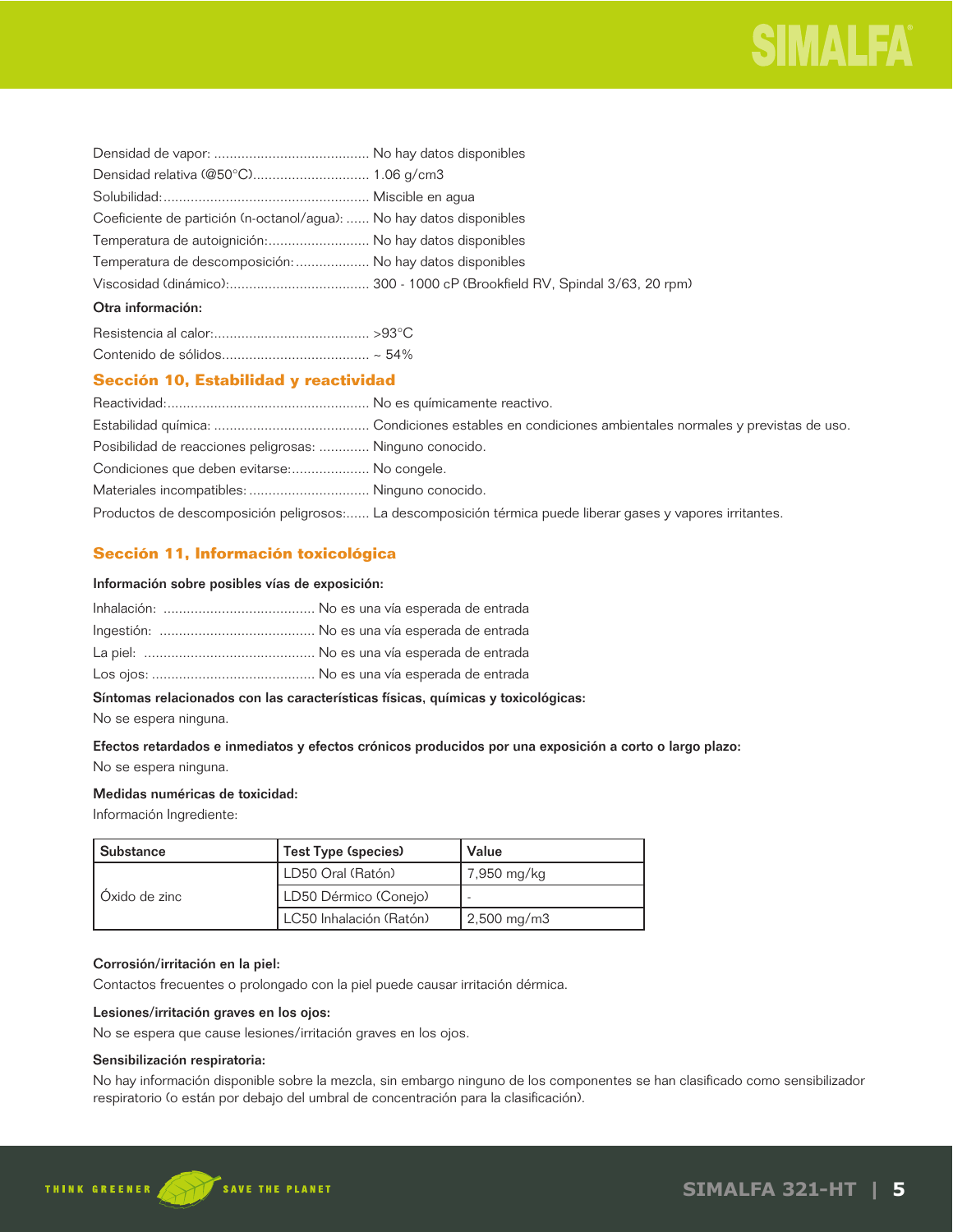#### Sensibilización de la piel:

No hay información disponible sobre la mezcla, sin embargo ninguno de los componentes se han clasificado como un sensibilizador de la piel (o están por debajo del umbral de concentración para la clasificación).

## Mutagenidad de células germinativas:

No hay información disponible sobre la mezcla, sin embargo ninguno de los componentes se han clasificado como mutagenidad de células germinativas (o están por debajo del umbral de concentración para la clasificación).

## Carcinogenicidad:

No hay información disponible sobre la mezcla, sin embargo ninguno de los componentes está listado en el Programa Nacional de Toxicología - Informe sobre Carcinógenos (National Toxicology Program (NTP) Report on Carcinogens) (última edición) o se ha encontrado para ser un carcinógeno potencial en la Agencia Internacional para la Investigación del Cáncer (International Agency for Research on Cancer (IARC)) Monografías (última edición), o por la OSHA.

## Toxicidad a la reproducción:

No hay información disponible sobre la mezcla, sin embargo ninguno de los componentes se han clasificado como toxicidad a la reproducción (o están por debajo del umbral de concentración para la clasificación).

### Toxicidad sistémica para órganos

### diana (exposición única):

No hay información disponible sobre la mezcla, sin embargo ninguno de los componentes se han clasificado como Toxicidad sistémica para órganos diana (exposición única) (o están por debajo del umbral de concentración para la clasificación).

#### Toxicidad sistémica para órganos

#### diana (exposición repetida):

No hay información disponible sobre la mezcla, sin embargo, ninguno de los componentes ha sido clasificado para STOT RE (o están por debajo del umbral de concentración para la clasificación). Sobre la base de nueva información sobre una materia prima que se está utilizando en la formulación de este producto, se está aclarando si es necesaria una clasificación en una clase de peligro después de una exposición repetida (inhalación).

#### Peligro por aspiración:

No hay información disponible sobre la mezcla, sin embargo ninguno de los componentes se han clasificado como peligro por aspiración (o están por debajo del umbral de concentración para la clasificación).

## Información adicional:

Ninguno conocido.

## **Sección 12, Información ecotoxicológia**

#### Ecología:

## Datos del producto:

El producto no puede ser liberado en el agua sin tratamiento previo.Ingredient Information:

#### Información Ingrediente:

| <b>Substance</b> | Test Type   | <b>Species</b>                        | Value                    |
|------------------|-------------|---------------------------------------|--------------------------|
| Zinc Oxide       | LD50        | Oncorhynchus mykiss (trucha arcoíris) | 1.1 mg/1 - 96.0 h        |
|                  | <b>EC50</b> | Daphnia magna (Pulga de mar)          | $0.098$ mg/l - 48 h      |
|                  | EC/LC50     | Algas                                 | No hay datos disponibles |

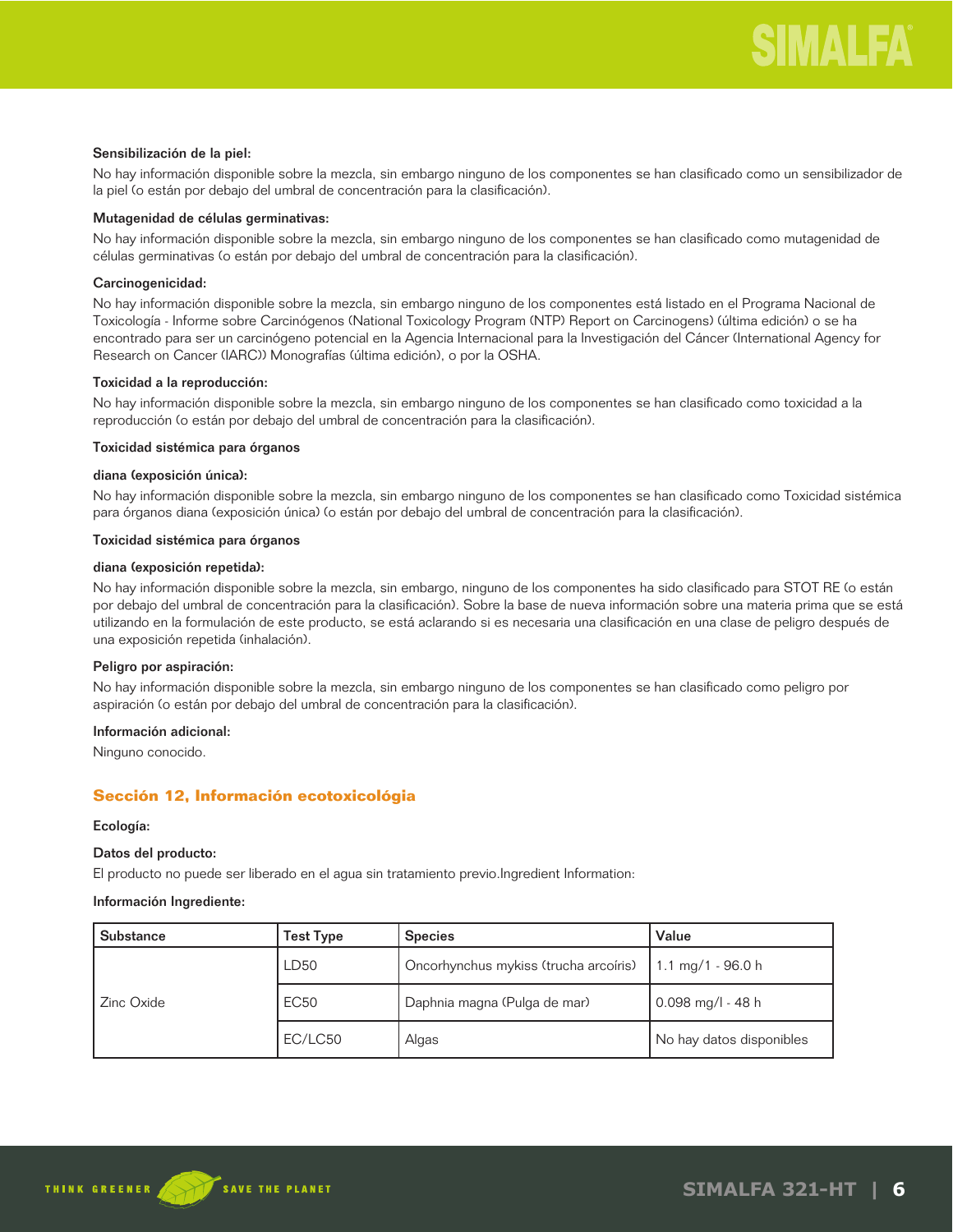

#### Persistencia y degradabilidad:

No hay datos disponibles

Potencial de bioacumulación: No hay datos disponibles

Movilidad en suelo:

No hay datos disponibles

## Otros efectos adversos:

Técnicamente versiones correctas de concentración débil en adecuadas estaciones de depuración biológica, no hay que esperar perturbaciones de la biodegradabilidad de los lodos activados. Observar las prescripciones relativas drenajes locales.

## **Sección 13, Información relativa a la eliminación de los productos**

## Proceso de eliminación de sustancias o preparados:

Deshágase de producto contaminante y los materiales utilizados en la limpieza de derrames o fugas de una manera aprobada para este material. Consulte Federales, Estatales y Locales agencias reguladoras apropiadas a determinar los procedimientos adecuados de eliminación.

### Envases contaminados:

Embalaje completamente vaciado se puede reciclar.

## **Sección 14, Información relativa al transporte**

### US Departamento de Transporte (49CFR)

No regulado

#### Código Marítimo Internacional de Mercancías Peligrosas (IMDG)

No regulado

#### Asociación Internacional de Transporte Aéreo (IATA) (Pueden aplicación variantes según países)

No regulado

#### Peligros ambientales

Contaminante marino: No

#### Transporte a granel (de acuerdo con el Anexo II de MARPOL 73/78 y el código IBC)

Ninguna otra información pertinente disponible.

## Precauciones especiales que el usuario necesita para tener en cuenta, o necesita para cumplir , en relación con el transporte o medio de transporte , ya sea dentro o fuera de sus instalaciones:

Proteger de las heladas

## **Sección 15, Información sobre la reglamentación**

## USA:

Regulaciones federales de Estados Unidos de América: Esta hoja de datos de seguridad cumple con OSHA, 29 CFR 1910.1200.

## Control de Sustancias Tóxicas acto (Toxic Substances Control Act (TSCA)):

Todas las sustancias de este producto están relacionados, según sea necesario, o están exentos de inventario TSCA.

## Reautorización del Superfina acto de 1986 Título III secciones 302, 311,312 y 313 (SARA - Superfund and Reauthorization Act of 1986 Title III sections 302, 311,312 and 313):

Seccione 302 – No hay productos químicos en este material están sujetos a los requisitos de información de SARA Título III, Seccione 302.